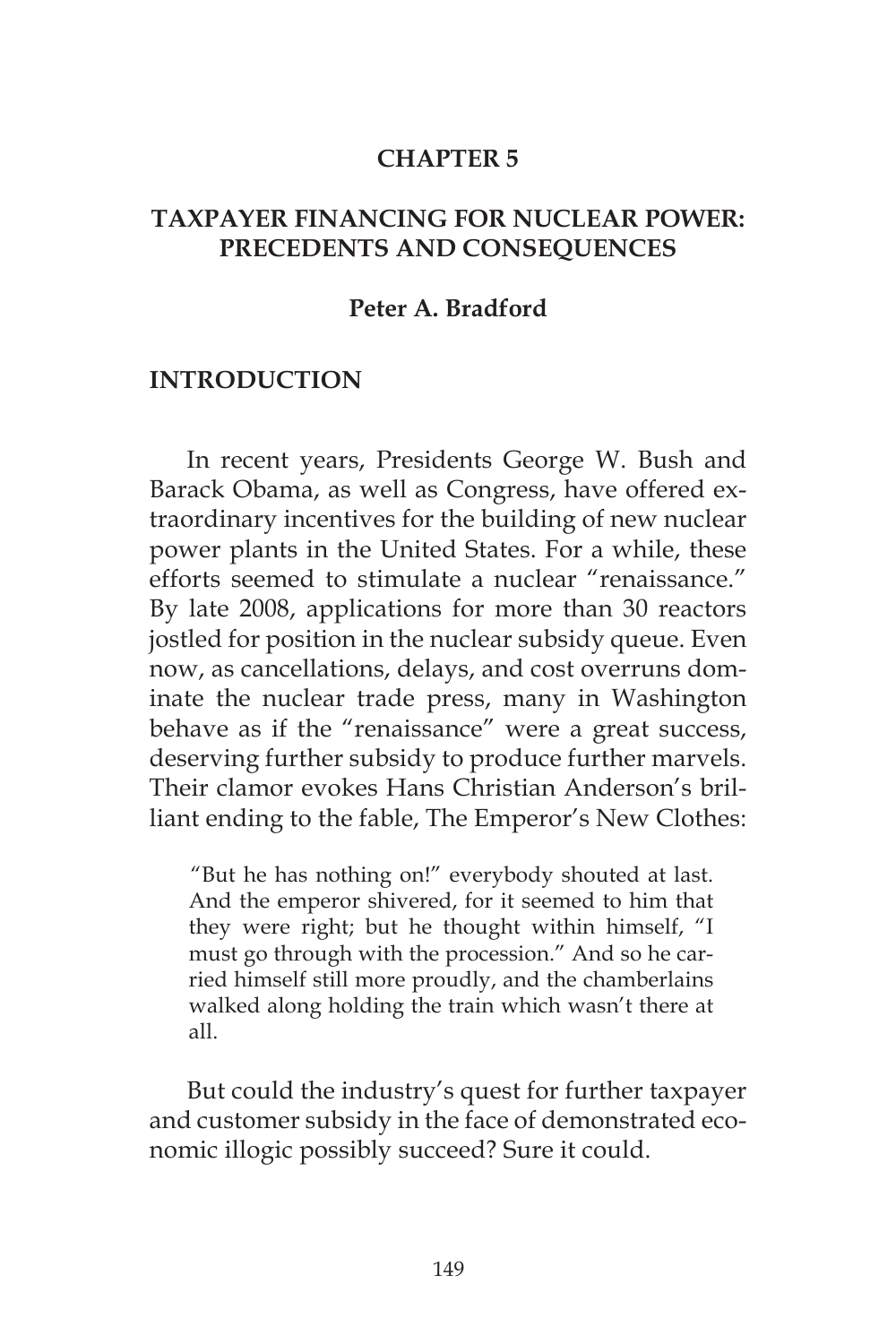The Energy Policy Act of 2005 offered a production tax credit of 1.8¢ per kWh to some 6,000 MW of new nuclear capacity for 8 years. In addition, the first six plants were offered insurance against various types of delays. The U.S. statute limiting accident liability to an inflation-adjusted \$10.5 billion and spreading it across all nuclear power plants was extended to new units for the next 20 years.<sup>1</sup> The U.S. Government remains committed to taking the waste fuel rods eventually, another valuable benefit for which other industries need not apply. As yet it has no place to put them.

In December 2007, Congress responded by extending some \$18 billion in loan guarantees for new nuclear plants. The process by which this was done was sufficiently irregular and cumbersome that the extent of the benefit remains uncertain,<sup>2</sup> but Congress's bipartisan determination to override the 30-year market verdict against new nuclear power in the United States could not be much clearer.

In addition, the Bush administration undertook to pour taxpayer financing into the reprocessing of spent fuel, an activity even more uneconomic than new nuclear power plants, and one which does not diminish the waste disposal problem appreciably. U.S. reprocessing was suspended by President Ford in 1976 on account of its potential connection to the proliferation of nuclear weapons. President Carter terminated the suspended programs because he shared President Ford's proliferation concerns and because he saw no economic justification for reprocessing. The latter conclusion was validated when President Reagan 4 years later withdrew government objections to reprocessing done by the private sector, and the private sector showed no interest.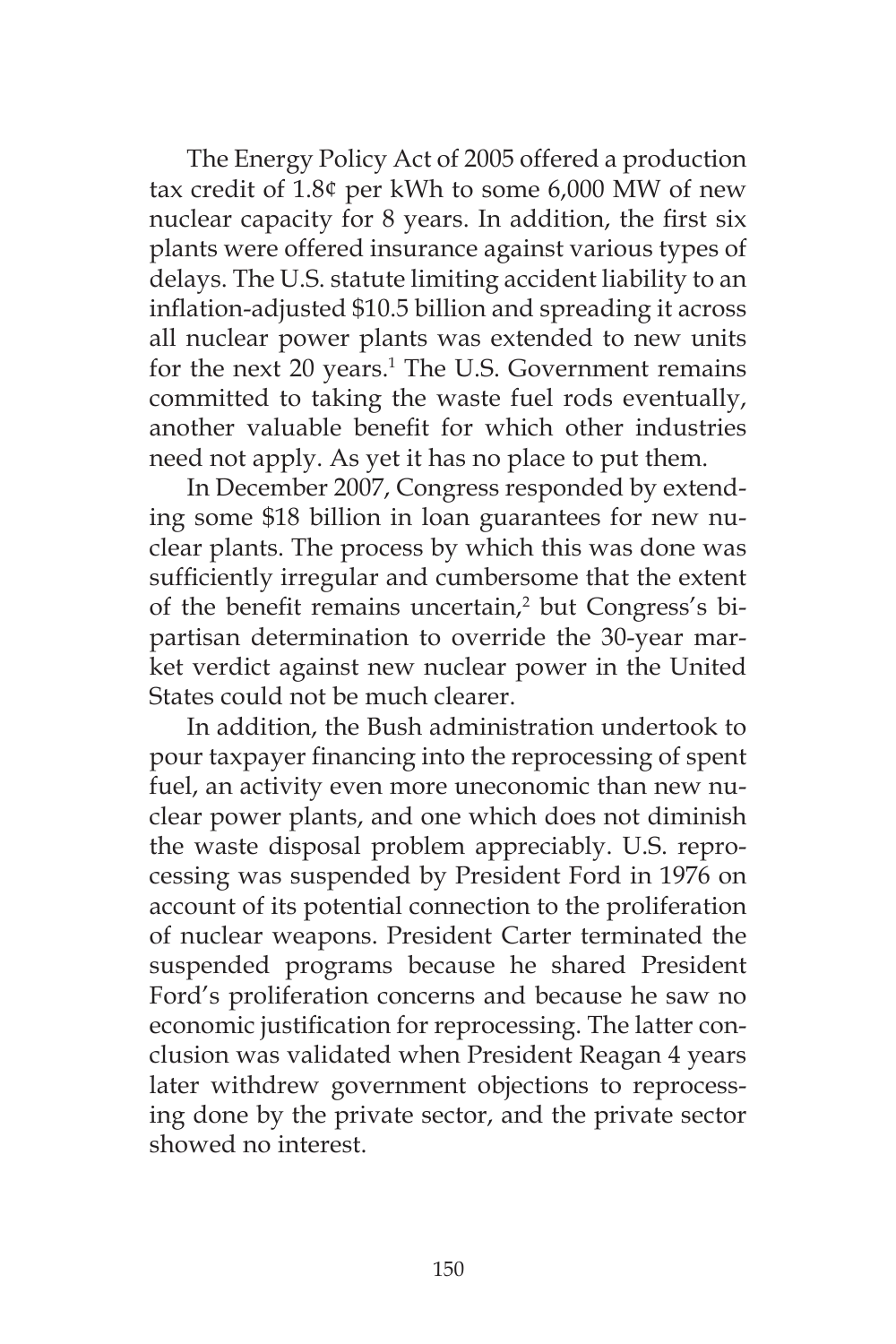This chapter discusses this history in the context of current government efforts to assure the construction of new nuclear power facilities. This chapter also describes some consequences of subsidies in terms of patterns of growth and economic activity that are demonstrably unsustainable today. It shows that hiding the costs of megaprojects in order to improve their competitiveness against more sustainable and less dangerous alternatives can have seriously adverse long-term consequences. As to nuclear power, these consequences are not yet as clearly visible as they are in the water and agriculture sector, which makes the water/agriculture cases a valuable light to shine on the nuclear.

The chapter begins with a review of the effects of using federal loan guarantees to further particular forms of energy infrastructure development. It then reviews some past energy developments to assess their potential to misallocate resources and expose the taxpayer to liability in the event of default. It includes an overview of the package of federal programs that combines water resource development with energy facilities. Because these programs involve urgently needed resources in two separate realms, the opportunities for subsidy and misallocation were compounded. The chapter concludes with a comparison of past uses of federal credit support with the proposed efforts in support of new nuclear units. It suggests that all of the ingredients of past resource misallocations are aligned in such a way as to create high potential for similar results if a similar course is followed with regard to new nuclear units.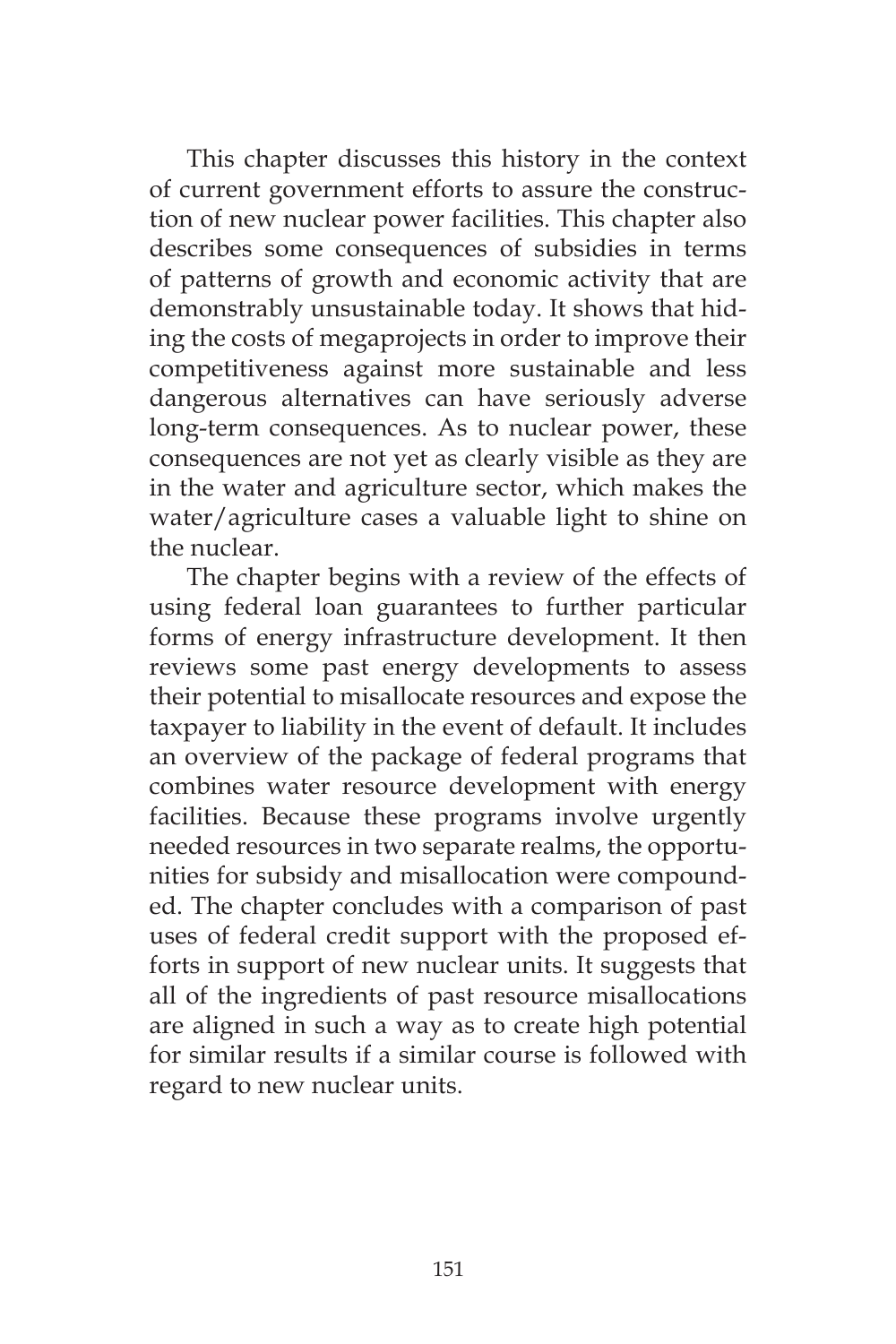# **SOME CONSEQUENCES OF TARGETED CREDIT SUBSIDIES WHEN TAXPAYERS SHOULDER INVESTORS' RISKS**

In response to the energy crisis of the 1970s, the Ford administration proposed an "Energy Independence Authority" to extend loans and loan guarantees to projects making a significant contribution to the energy independence or the energy security of the United States. The necessary legislation was not enacted. However, the legislation did serve as a precursor to the more limited Synthetic Fuels Corporation Act of 1980. This legislation established the Synthetic Fuels Corporation (SFC), with initial authority to provide up to \$18 billion in loans, grants, and price guarantees to support coal gasification and oil shale development. The SFC was abolished 5 years later in the face of collapsing oil prices. The only facility it ever built was the Great Plains coal gasification plant, constructed with the aid of \$2 billion in federal loan guarantees. Great Plains went bankrupt in 1988, was sold for \$88 million, and emerged to sell overpriced synthetic gas on the basis of federally required purchases for the next 2 decades.3

Although it was never enacted, the more ambitious Energy Independence Authority legislation did give rise to an insightful 1978 critique of government credit subsidies in the context of energy facility development, prepared by Murray Weidenbaum (then soon to be the first Chairman of President Reagan's Council of Economic Advisors) and Reno Harnish.4

This thirty-year-old Weidenbaum/Harnish critique invalidates the 2007 nuclear loan guarantee legislation and subsequent proposals to create a government-run public-private bank to provide financial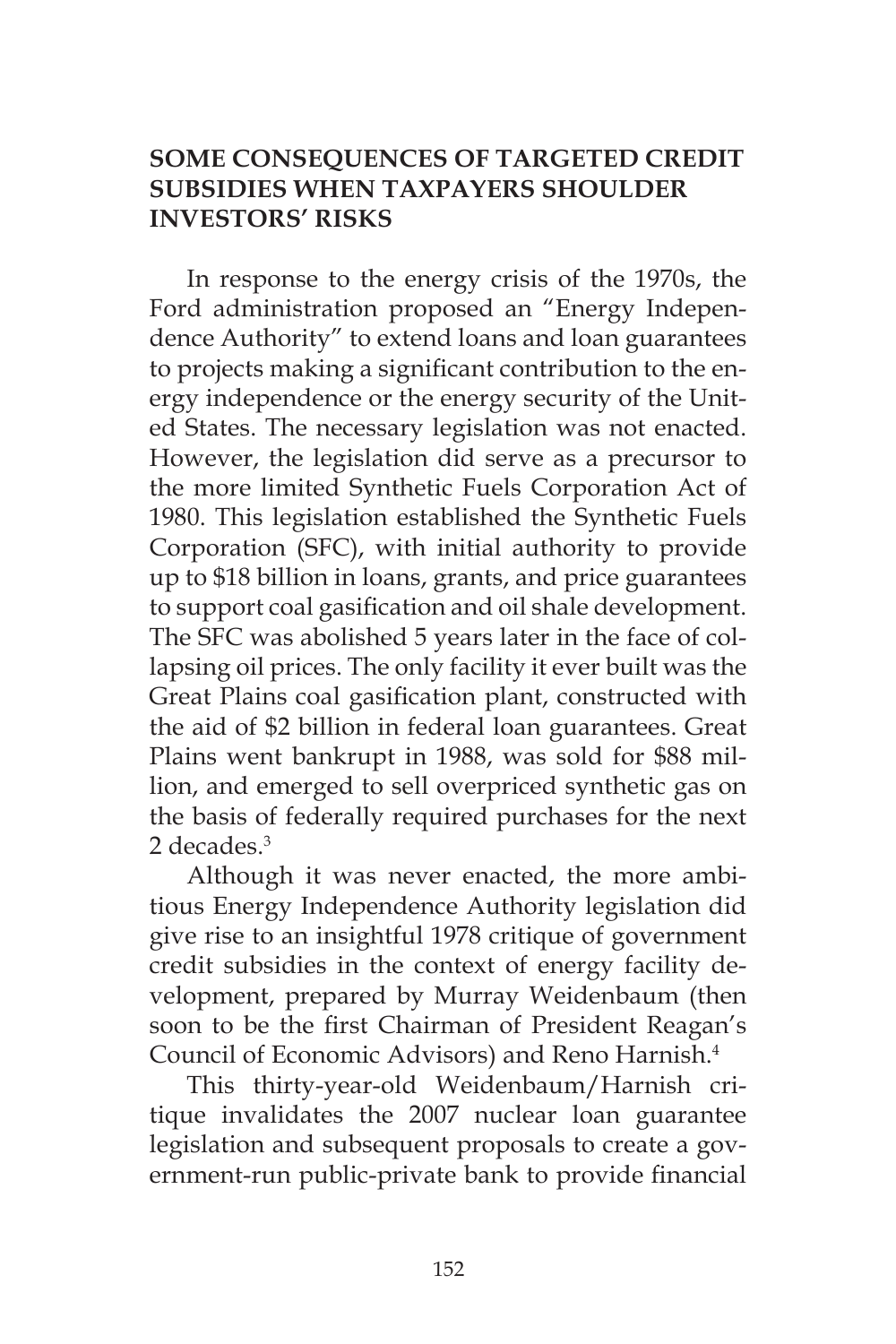support (loans, guarantees and equity capital) for U.S. clean energy projects, including nuclear power.

In assessing the potential of subsidies to misallocate energy resources, the Weidenbaum report makes the following points: $5$ 

- Federal credit programs merely shift funds from one borrower to another. They do not increase the amount of funds available to the economy. Rather, to the extent they succeed, they take capital away from the unassisted sectors of the economy, leading them to request aid (pp. 17-18).
- New and small businesses, school districts, smaller local governments and individuals, private mortgage borrowers not under the federal umbrella—generally the weaker borrowers are the ones squeezed out. The unsubsidized private borrowers wind up paying higher interest rates (pp. 52-53).
- Federal credit programs put the government in the position of holding assets of questionable quality or limited use, making it difficult to recover the original value of the loans in the case of default, and complicating the process of liquidating the agency (p. 17).
- A basic function that credit markets are supposed to perform is that of distinguishing credit risks and assigning appropriate risk premiums. This function is the essence of the ultimate resource allocation of credit markets. As an increasing proportion of issues coming to the credit markets bears the guarantee of the federal government, the ability of the market to differentiate credit risks inevitably diminishes. Theoretically the federal agencies issuing or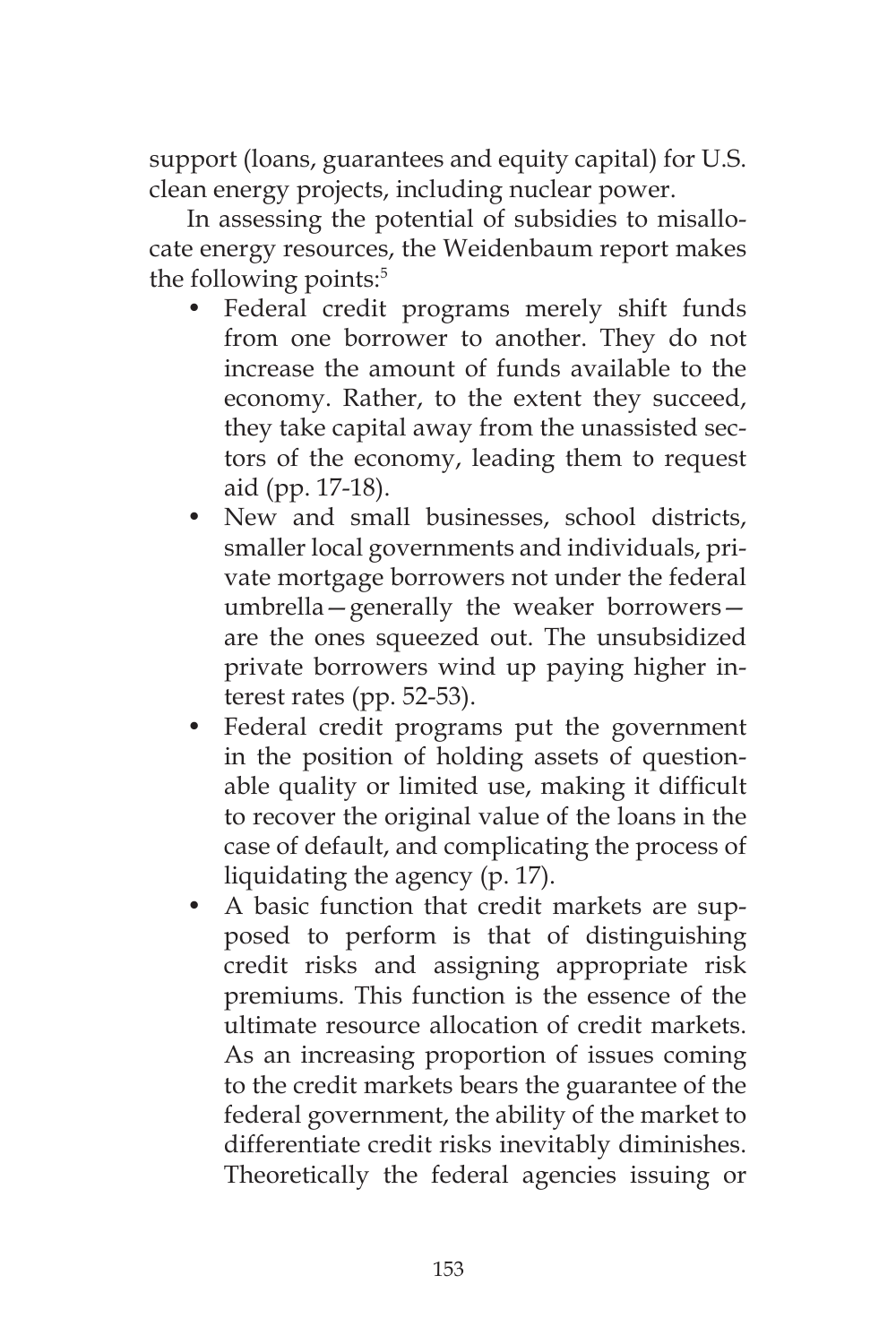guaranteeing debt perform this role, charging as costs of the programs differing rates of insurance premiums. In practice, all of the pressures are against such differential pricing of risks (p. 13).

- [Quoting MIT Professor Henry Jacoby, a supporter of limited loan guarantees] "The problem with loan guarantees is that they tend to hide the true cost of the technology that is being demonstrated. . . . If I thought this bill was a prelude to a massive program of loan guarantees for new energy facilities, for multiple plants with known technology and not just for a limited set of demonstrations, then I would oppose it. I think it would be a terrible mistake to embark on a large scale program of hidden subsidies for energy supply from new capital intensive technologies. . . . The disadvantage of the widespread use of loan guarantees is that they will obscure the true cost to the economy. . . . More important, they hide the true cost from consumers and encourage wasteful consumption practices" (pp. 41-42).
- [Quoting the General Accounting Office] "The bill is not neutral on conservation options. Actually, it would hamper conservation efforts rather than simply fail to promote them. . . . Its guarantees would make projects it assists financially more attractive to private capital than conservation projects not backed by federal guarantees. Thus both its loans and its guarantees will siphon private capital away from those conservation projects which might have been able to obtain private financing" (p. 12).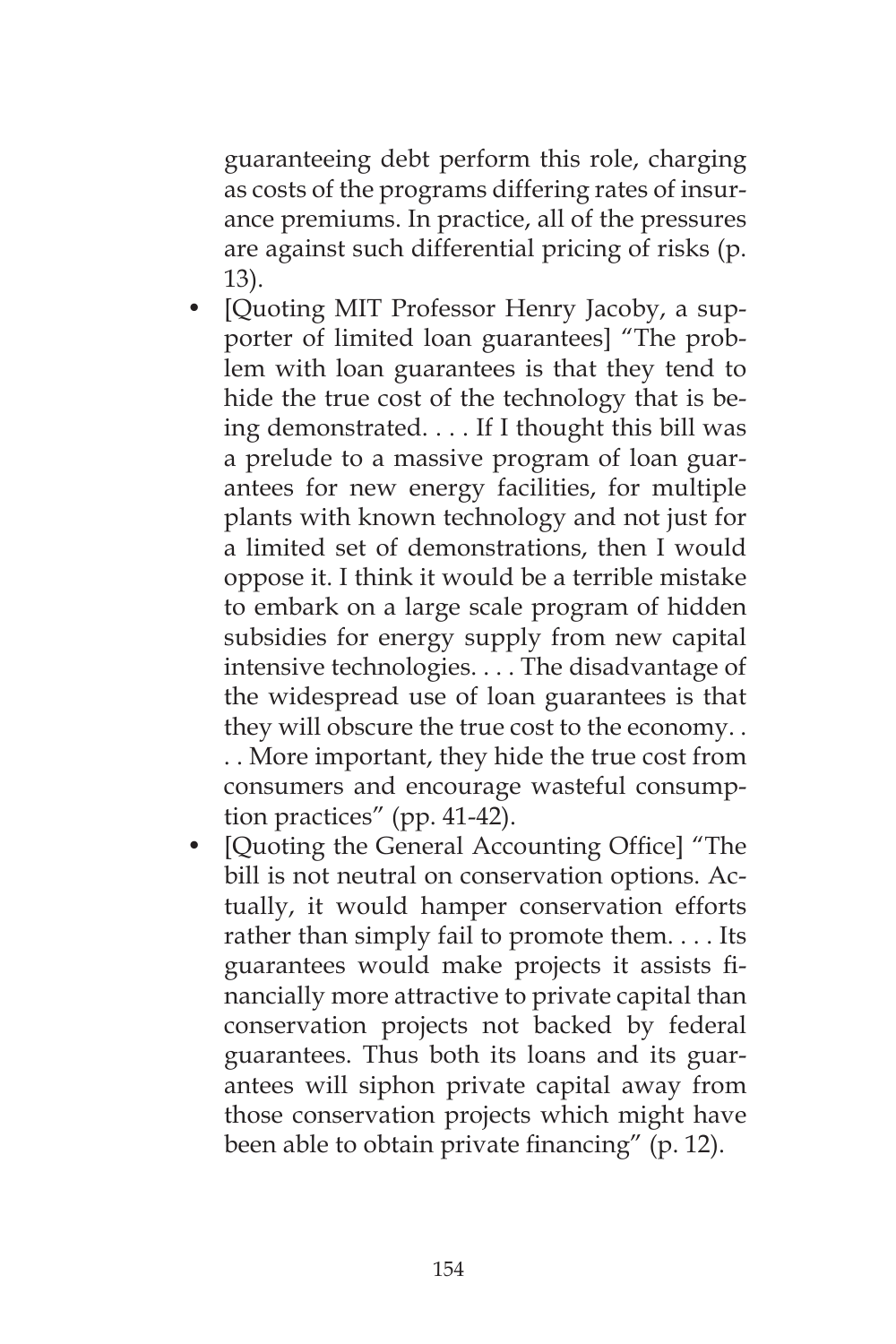• The size of the undertaking in itself does not necessitate governmental assistance; large commercial energy projects, such as the \$7 billion (\$35 billion in 2007 dollars) Alaska pipeline project, are proceeding with private finance (p. 49).

## **NUCLEAR POWER AND FEDERAL CREDIT SUPPORT**

Uniquely among major industries and energy sources, nuclear power was created by federal expenditures. Controlled nuclear fission was developed as part of the Manhattan Project during World War II. Fission was first used as a nonexplosive energy source in the propulsion of nuclear submarines for the U.S. Navy.

While these expenditures were not targeted to the benefit of the nuclear power industry, they certainly had the effect of bringing nuclear power closer to commercial reality than private capital would have been likely to do during the same period. In addition, they created a pool of skilled labor, a supportive national laboratory capability, and an industrial infrastructure that were readily convertible to the needs of the civilian nuclear power program.

This initial support did not take the form of loan guarantees of the sort reviewed in the Weidenbaum study, but there was more to come.<sup>6</sup> Consider, for example, the case of the West Valley reprocessing plant, which operated sporadically in upstate New York from 1966 until 1972 when it closed for "retrofitting" and "expansion." It never reopened. During its 6 working years, it achieved the equivalent of about 2 full years of operation.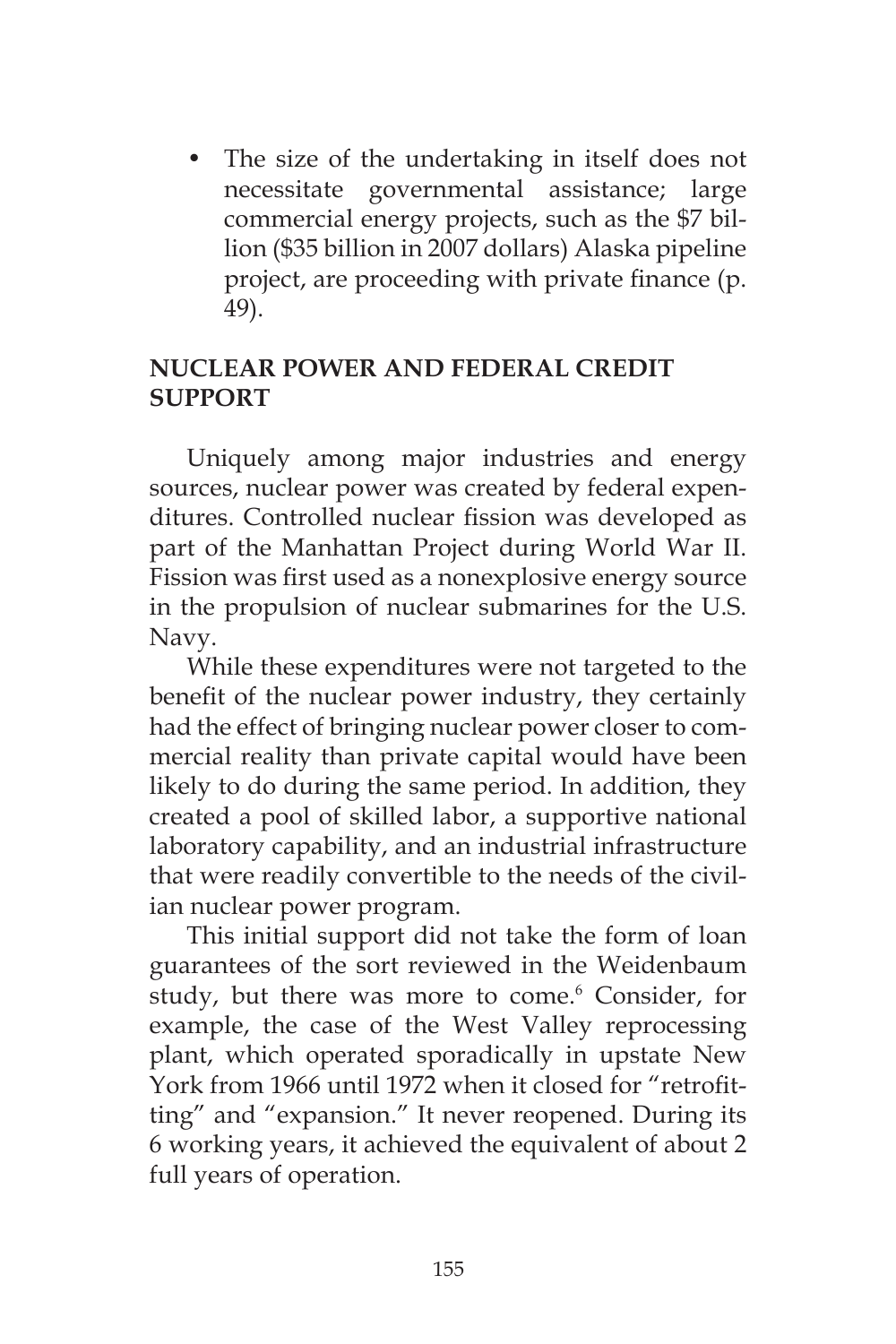At the 1963 groundbreaking, Governor Nelson Rockefeller announced the entire cost of the project to be \$28 million (about \$165 million in today's dollars), including \$20 million from W. R. Grace Company to build the facility and \$8 million from New York for support facilities. Governor Rockefeller's speech captures in unusually pure form the extraordinary marriage of free enterprise imagery to government largesse that is a staple of such occasions:

We are launching a unique operation here today, which I regard with pride as a symbol of imagination and foresight on the part of your state government an operation that will make a major contribution toward transforming the economy of western New York and indeed the entire state. . . .

I would like to express my appreciation of the leadership and imagination of W. R. Grace and Company, in the best tradition of the American free enterprise system, for its decision to pursue this pioneering undertaking in New York State. The company will find here an understanding and congenial home....The project is illustrative of the vigor, farsightedness, and boldness, which is characteristic of free enterprise in New York state.  $\ldots$ <sup>7</sup>

The presence in the state of the nuclear fuel reprocessing industry will, as time passes, have an increasingly favorable impact on the economics of energy production and utilization in the State with a resultant stimulation of over-all industrial development.

In short, this state-sponsored project, operating through private enterprise with federal cooperation, places New York in the forefront of the atomic industrial age now dawning—"to the benefit of the health, safety and prosperity of this generation and many generations to come."*8*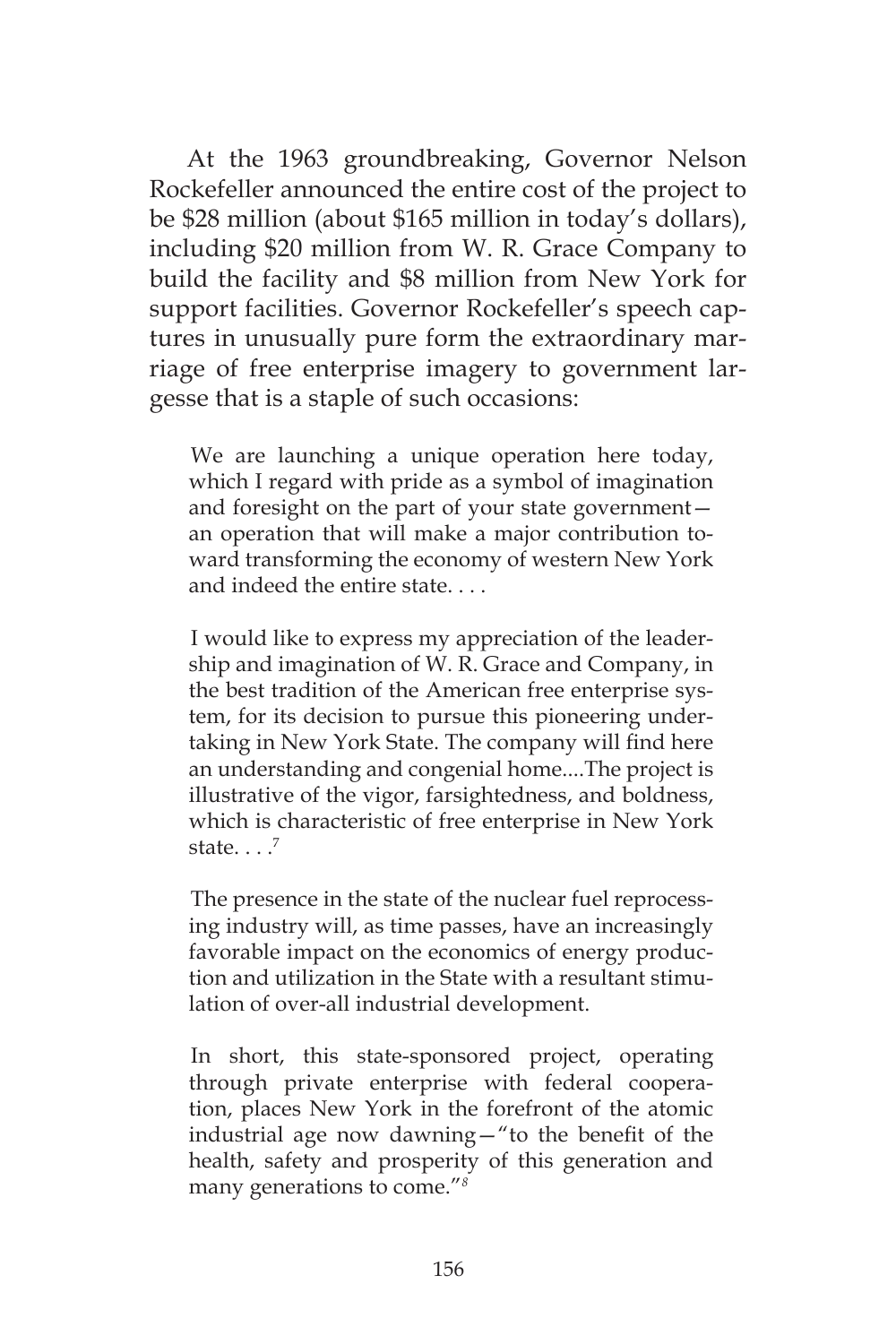Today, however, every hope has ended in disappointment. Expectation has given way to irony; pretense is exposed as nonsense. What was really guaranteed in this unique operation, and what did it cost?

The state of New York was the "landlord," meaning that it owned the site and built a number of the support facilities, including those for waste storage. In 1976, the "tenant"—Nuclear Fuel Services Corporation (NFS), a subsidiary of W. R. Grace and American Machine and Foundry Company until it was sold to Getty Oil Company in 1969—notified the state that it would not renew the lease when it expired in 1980. NFS thereby turned the entire contaminated facility plus considerable unreprocessed spent fuel over to New York. The taxpayers of New York had—through a lease arrangement that left them with the cleanup responsibility—guaranteed that the private "tenant" would be indemnified against cleanup costs, an openended obligation whose full extent remains unclear 36 years after the facility closed.

Luckily for New York, a federal takeover of the cleanup responsibilities was arranged in the form of the 1980 West Valley Demonstration Project Act, which provided for a Department of Energy (DoE) cleanup that is still not complete. The New York share of the cleanup costs was set at 10 percent of the total. That amount had reached \$250 million in 2006, so the cleanup of that one facility to date has cost federal and state tax payers \$2.5 billion in unadjusted dollars.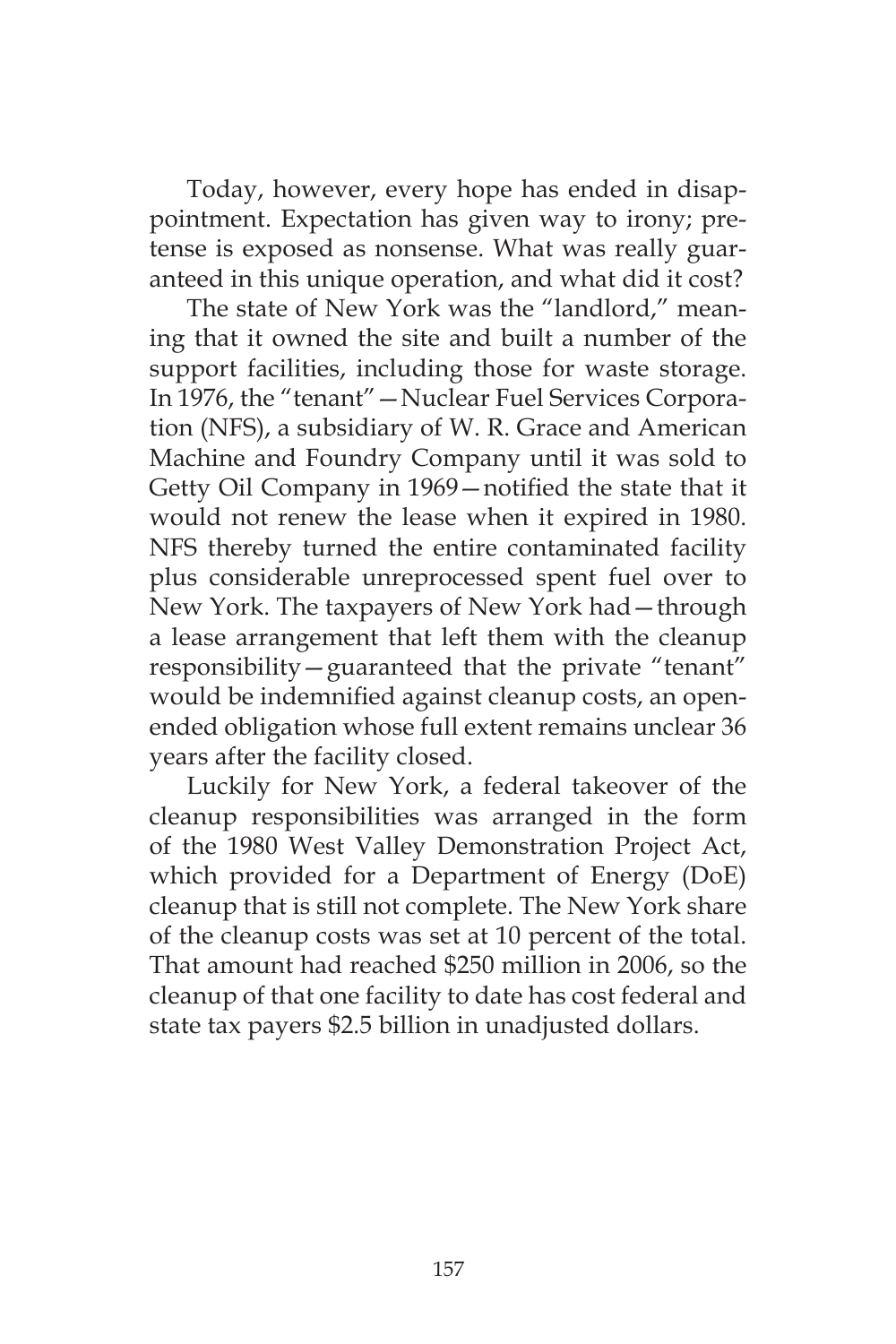# **THE ORIGINS OF FEDERAL CREDIT SUPPORT IN MAJOR ENERGY AND WATER PROJECTS**

The U.S. Government's first major involvement in the electric power sector evolved out of efforts to support farmers in the western states through federally provided irrigation dams. Some of these dams also generated electricity. Indeed, the revenues from the hydroelectric dams provided one of the funding sources for federal credit support for the irrigation farmers. The complex accounting for costs and benefits of dams that provided hydroelectricity, irrigation, flood control, and urban drinking water provided opportunity for subsidy and favoritism of many sorts and made effective oversight difficult.

Because these projects have existed for nearly a century, their consequences—benign and otherwise are now relatively clear. Their history shows both the potential and the pitfalls of using federal credit support on a long-term basis to underwrite established industries and economic patterns. The parallels to the potential misallocations resulting from using such support on behalf of an established nuclear industry are imperfect but often compelling.

# **DEMAND FORECASTING, CLIMATE SCIENCE, AND MYTHOLOGY**

Much of the western United States between the Mississippi River and the Rocky Mountains was marked as desert on the maps of the 19th century. Not until the 1870s did early experiments in irrigation enable significant settlement based on farming. The 1870s were a decade of exceptional rainfall in the arid regions, resulting in heavier settlement than the nor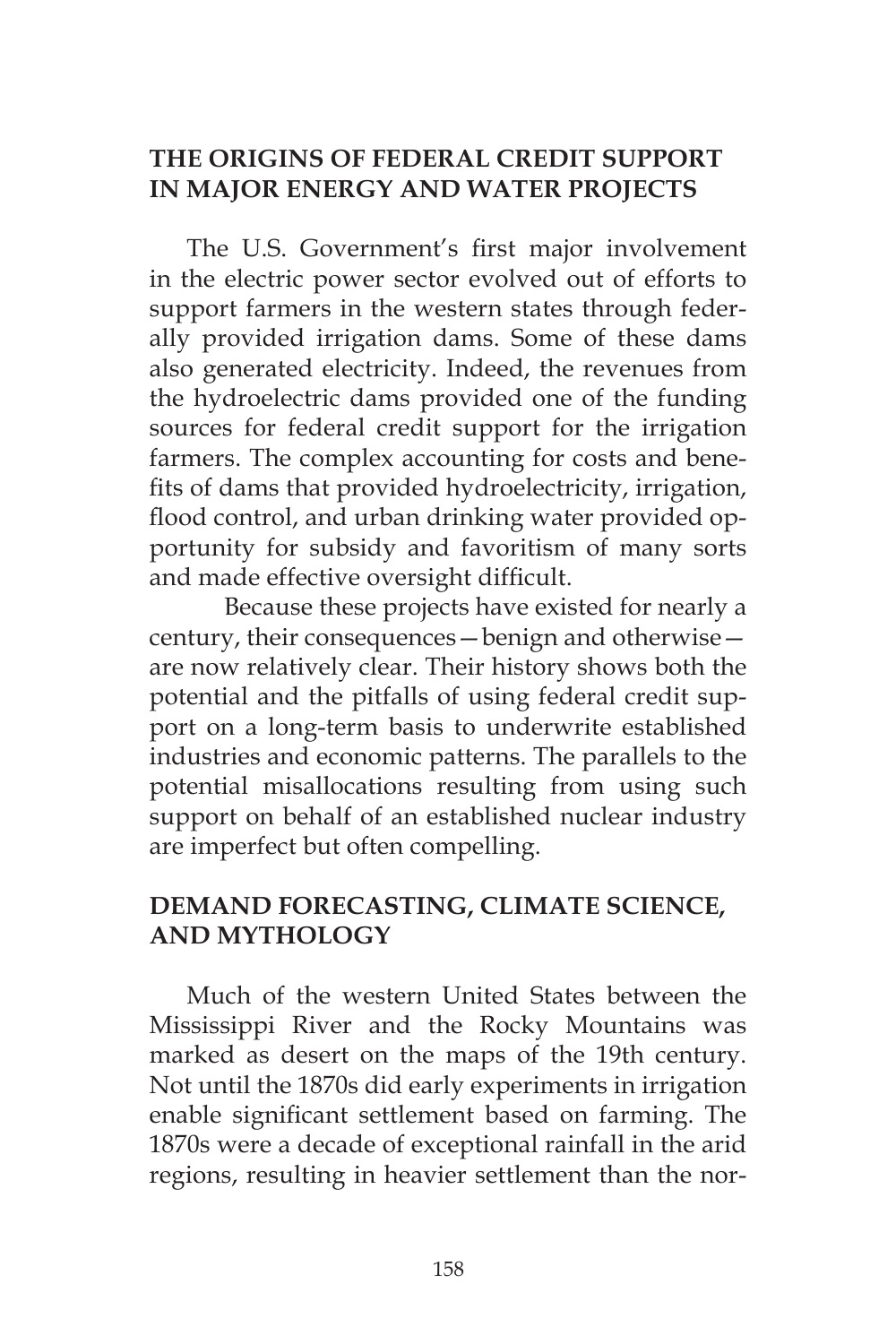mal climate could sustain. While some urged caution in federal policies subsidizing settlement, others felt that it was America's "Manifest Destiny" rapidly to settle the nation from the Atlantic to the Pacific.

The believers in Manifest Destiny and their allies in local real estate and finance found support in a theory of human-induced climate change based on the proposition that "rain follows the plow." According to this theory, the rainfall that coincided with the initial settlements was, in fact, produced by those settlements. Professor Cyrus Thomas exemplified this view:

Since the territory has begun to be settled, towns and cities built up, farms cultivated, mines opened, and roads made and traveled, there has been a gradual increase in moisture.…I therefore give it as my firm conviction that this increase in moisture is of a permanent nature, and not periodical, and that it has commenced within 8 years past, and that it is in some way connected to the settlement of the country, and that as population increases the moisture will increase.<sup>9</sup>

Politicians, newspaper editors, believers in American expansion, and promotional land development policy combined to lure refugees from American and European cities and rocky eastern soil westward with visions of endless easily farmed land. The truth was quite different.

John Wesley Powell, who had headed the first expedition successfully to raft and map the Colorado River, wrote a warning document entitled *A Report on the Arid Lands of the United States,* in which he forecast that, even with irrigation, only a small portion of the land on which settlement was pouring could be sustainably farmed. He recommended major reforms in land grant practices and the development of carefully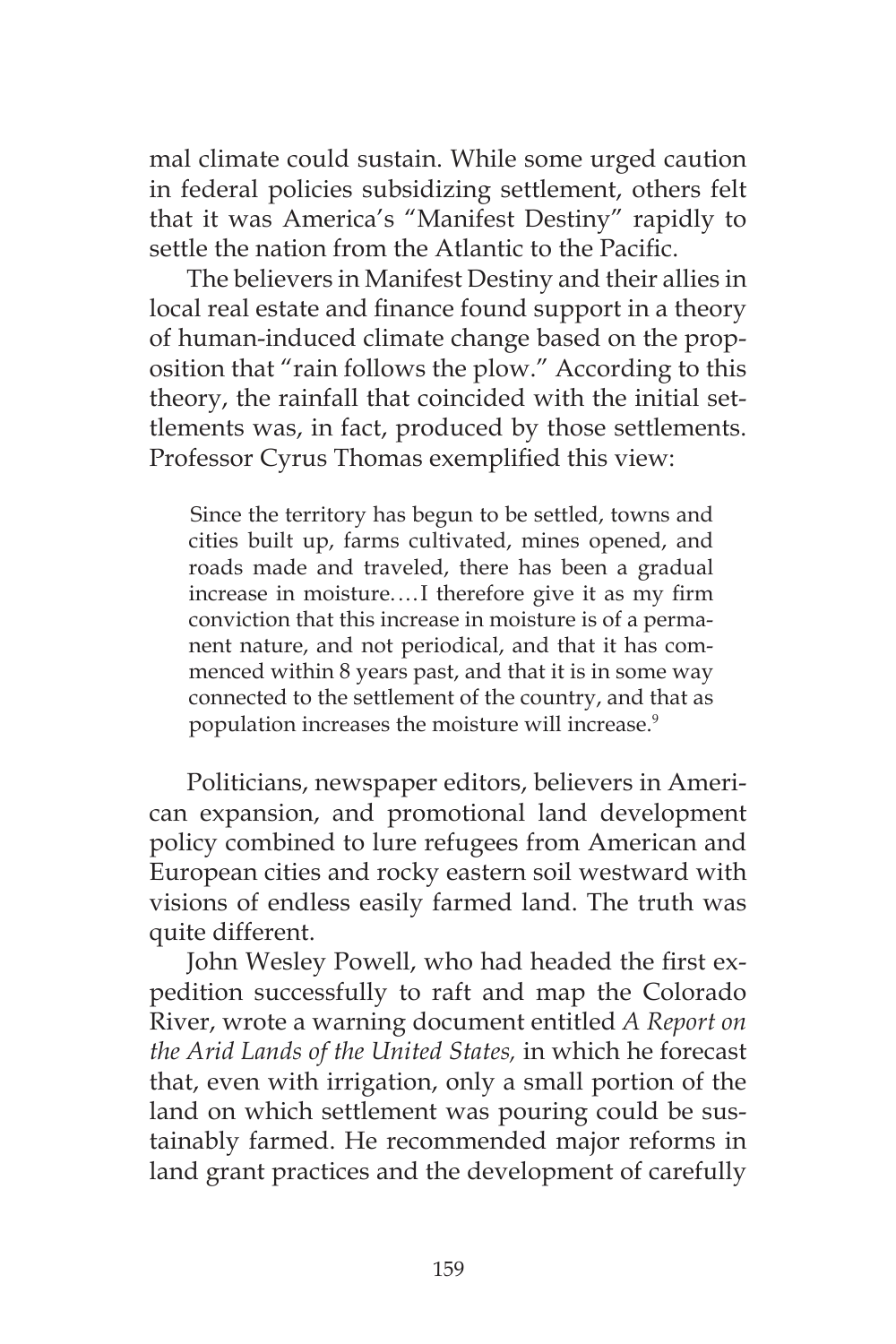sited reservoirs to assure that the best land received adequate water to maximize its productivity. He cautioned that the subsurface waters available in the West were not likely to be a sustainable basis for farming in the long term.

When he explained his recommendations to the Congress, Powell was vilified by the representatives of the Western states that he sought to protect. As Wallace Stegner described the scene in his biography of Powell:

They clamored to know how their states had got labeled "arid". . . . What about the artesian basin in the Dakotas? What about irrigation from that source? So he gave it to them: artesian wells were and always would be a minor source of water. . . . If all the wells in the Dakotas could be gathered into one county, they would not irrigate that county.

Senator Moody thereupon remarked that he did not favor putting money into Major Powell's hands when Powell would clearly not spend it as Moody and his constituents wanted it spent. "We ask you," he said in effect, "your opinion of artesian wells. You think they're unimportant. All right, the hell with you. We'll ask someone else who will give us the answer we want."<sup>10</sup>

Powell, then the head of the U.S. Geological Survey, was defunded and forced into retirement, replaced by successors whose opinions were more congenial. But time was to prove him far more right than wrong. Only federal assistance for water and energy projects on a scale that turned a blind eye to both economic logic and the laws of nature could maintain the settlement flows across the Great Plains and into the Rocky Mountains for a while.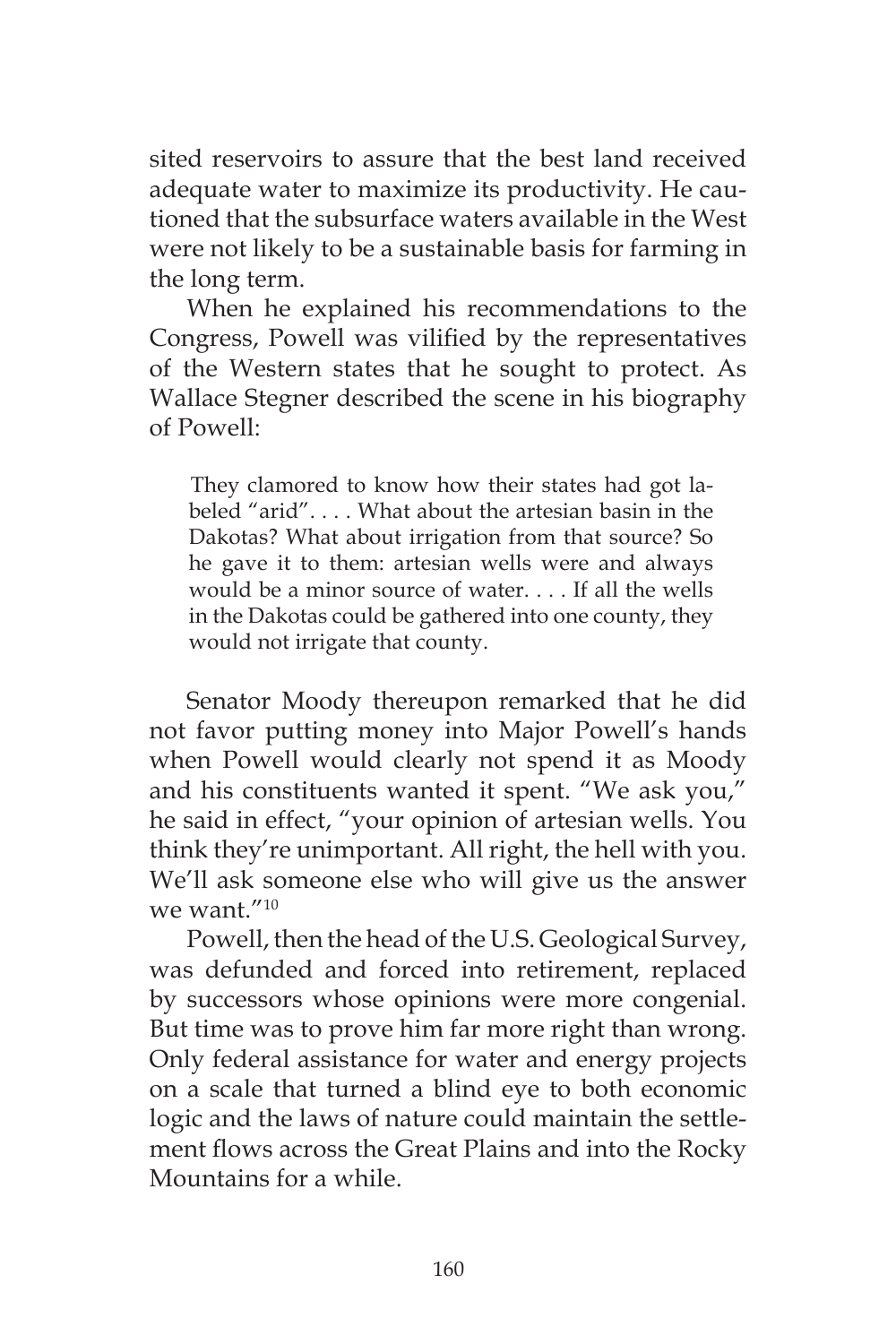# **DEVELOPING A FEDERAL ROLE**

Droughts in the 1890s made nonsense of the proposition that settlement increased rainfall. Many farmers and developers faced ruin. Combinations of private citizens and state governments failed at the task of organizing and financing broader irrigation projects. Despite strong belief in the importance of preserving private enterprise and individual initiative against government encroachment, western state representatives acquiesced in the passage of the Reclamation Act of 1902.

The Reclamation Act established the Reclamation Service, whose projects were to be financed by a federal Reclamation Fund. Monies for this fund were to come from the sale of federal land. The fund would be replenished from the sale of water to farmers. However, the farmers were to be excused from paying any interest on this money, the first of many substantial subsidies.

The Reclamation Service attracted idealistic graduates of the country's finest engineering schools, who headed west in a fog of idealism ready to take on the most implacable foe of mankind, the desert. . . . The engineers who staffed the Reclamation Service tended to view themselves as a godlike class performing hydrologic miracles for grateful simpletons who were content to sit in the desert and raise fruit. About soil science, agricultural economics, or drainage they sometimes knew less than the farmers whom they regarded with indulgent contempt. As a result, some of the early projects were to become painful embarrassments and expensive ones.<sup>11</sup>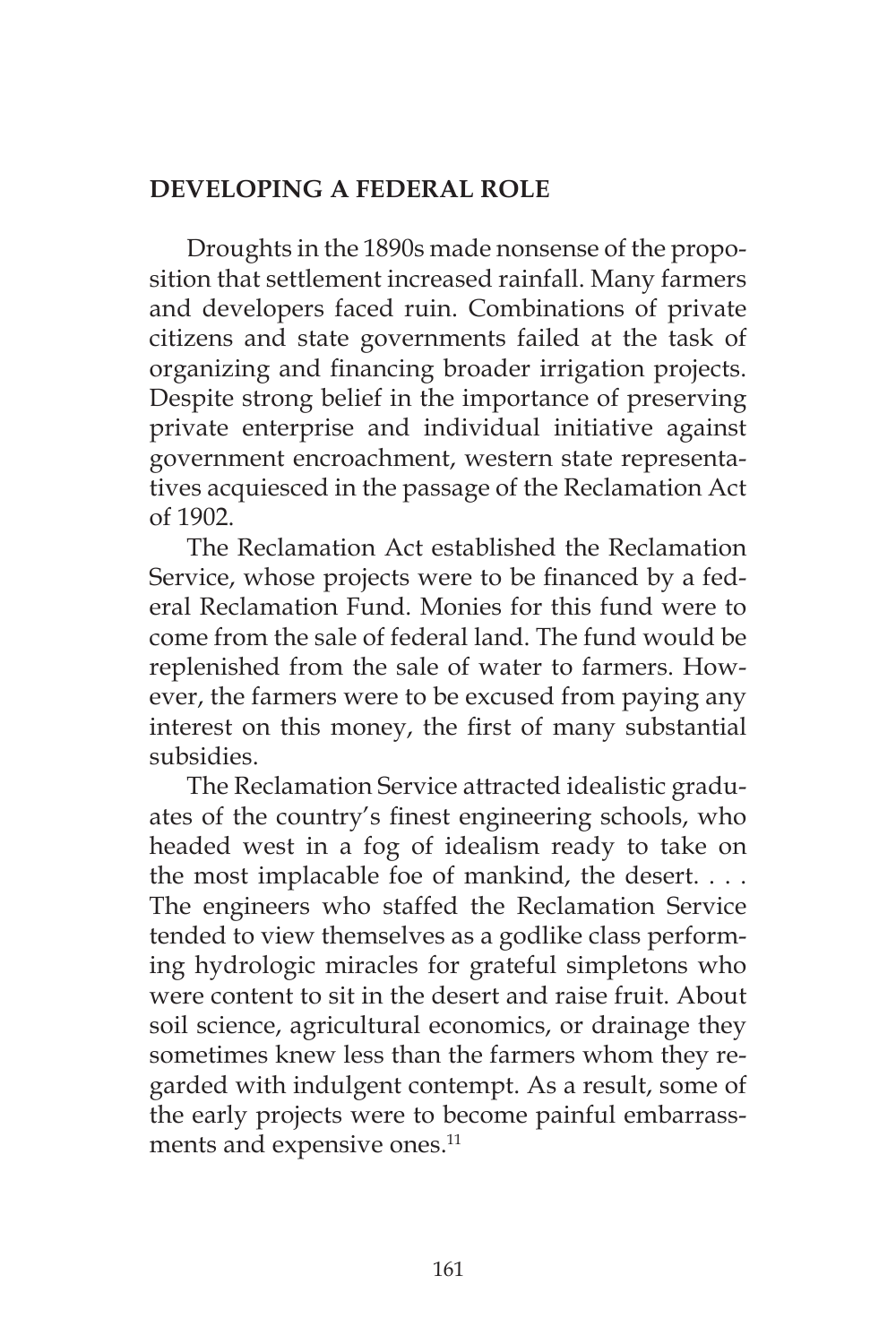More aggressive subsidies were needed to prevent the embarrassing failure of the initial subsidy program. First came a \$20 million loan from the Treasury to the Reclamation Service in 1910. In addition to the Treasury loan, Congress extended the repayment period for the farmers from 10 years to 20. Still, by 1922 only 10 percent of the money paid from the Reclamation Fund had been repaid, and 60 percent of the irrigators were in default on their obligations.

Congress responded by doubling the repayment period again, to 40 years. However, crop prices fell following the end of World War I. Farmers continued to default. The Reclamation Service (renamed the Bureau of Reclamation) rarely cut off the water. Instead, monies from oil production and potassium mining on federal lands were channeled into the Reclamation Fund rather than into the federal treasury, a further subsidy from the U.S. taxpayer to the Reclamation Fund.

All of this might have ended in a relatively modest financial loss had it not been for the election of Franklin Roosevelt to the U.S. presidency and the onset of the Great Depression, a combination of need and visionary hope that was to elevate reclamation project expenditures to an entirely new level, based on the concept of river basin development.

## **COMPLEX VARIANTS OF FEDERAL CREDIT ASSISTANCE**

The concept of river basin development got its start on the Colorado River in the 1920s. The Colorado far from the largest U.S. river—begins in the Rocky Mountains of central Colorado and flows southwest through Utah and Arizona, becoming the border first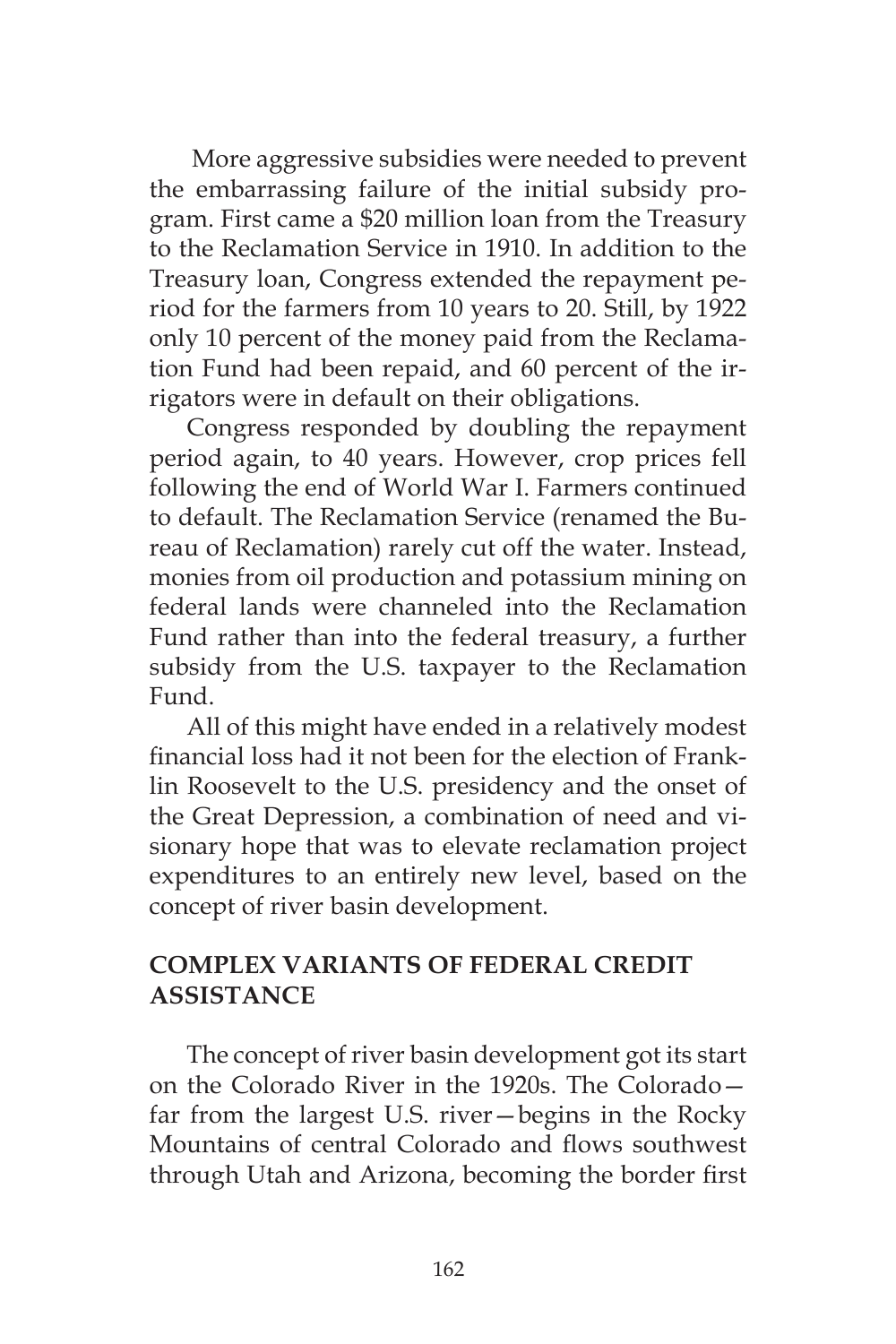between Arizona and Nevada and then between Arizona and California, before crossing into Mexico. It drains mountains whose snow pack pours prodigious spring runoffs into desert lands with few other water sources. It was also the only river whose water could be diverted in sufficient quantity to meet the growing demands of urban Los Angeles and agricultural southern California, whose earlier grab of the entire but ultimately insufficient Owens River in southeastern California is loosely commemorated in the movie, *Chinatown*.

Because the Colorado flows were so seasonal, massive storage was required to meet year-round demands. So in 1935 the Bureau of Reclamation completed the Hoover Dam in Nevada, at the time the world's largest hydroelectric project and reservoir. The Hoover Dam was completed just as the Midwestern drought that turned the center of the United States into the Dust Bowl entered its final stages. Hundreds of thousands of farmers fled westward from Oklahoma, Kansas, Nebraska, and the Dakotas, potentially overwhelming the ability of the West Coast states to absorb them. One essential part of the response fashioned by President Roosevelt was the building of more dams to create more farmland.

The Bureau of Reclamation and the Army Corps of Engineers combined several river basin projects in central California into the Central Valley Project, vastly increasing the agricultural potential of a large part of the state. Even this was inadequate to cope with the dislocations caused by the Dust Bowl and the Depression. The Roosevelt administration responded with an even greater river basin development on the Columbia River in the Pacific Northwest.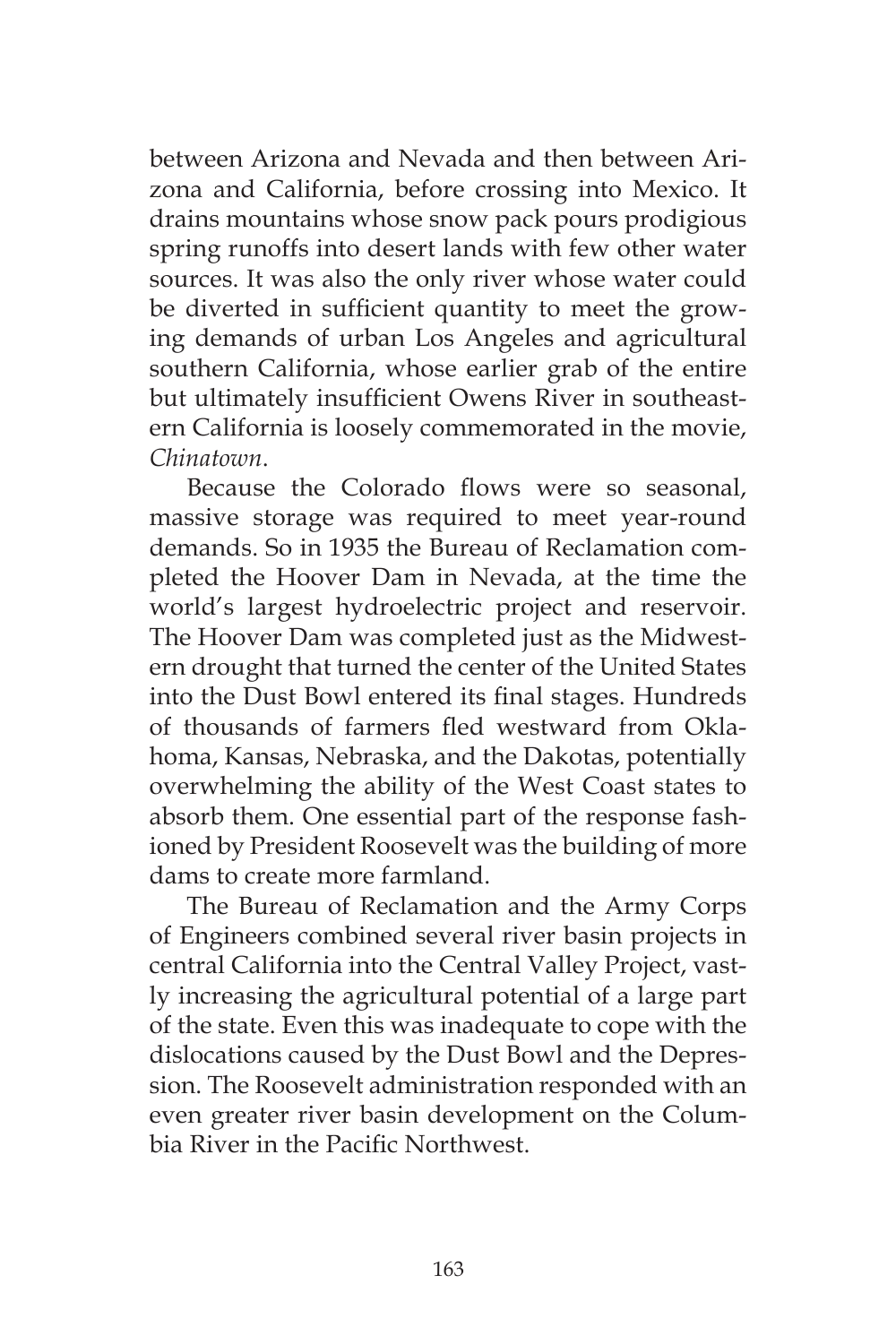The centerpiece of the Columbia projects was the Grand Coulee Dam in Washington state, three times larger than the Hoover Dam. But the Grand Coulee was just one of many dams built on the Columbia River and its tributaries over the next 3 decades, dams that provided the cheapest power in the United States.

With the completion of the Hoover and Grand Coulee dams, as well as the Shasta Dam in California's Central Valley Project, considerable political pressure developed for additional Colorado River projects to serve the "upper basin" states of Colorado, Utah, and Wyoming. However, these states—at higher altitude with colder climates—lacked the agricultural potential of Southern California. Smaller crops of lower value were all that could be grown, even with water from expensive projects. Repayment potential was nonexistent. Yet the Bureau of Reclamation and the elected officials wanted more projects. The answer to their financial dilemma was the "cash register dam."

The cash register dams had their roots in a Bureau of Reclamation creation called "river basin accounting." In the world of river basin accounting, the profits generated by the sale of electricity from a dam could be used to offset losses from other projects, such as irrigation, rather than going into the federal budget. The concept differed subtly but crucially from the accounting by which electric sales paid off nearly all of the bonds issued to build the Hoover Dam, even though that reservoir was essential for both electricity and for irrigation. Under river basin accounting, electric revenues could be used not just to offset such common costs, but also to offset the costs of irrigation trenches and other expenses that had nothing to do with electricity, as long as those expenses were Bureau of Reclamation outlays on the same river basin.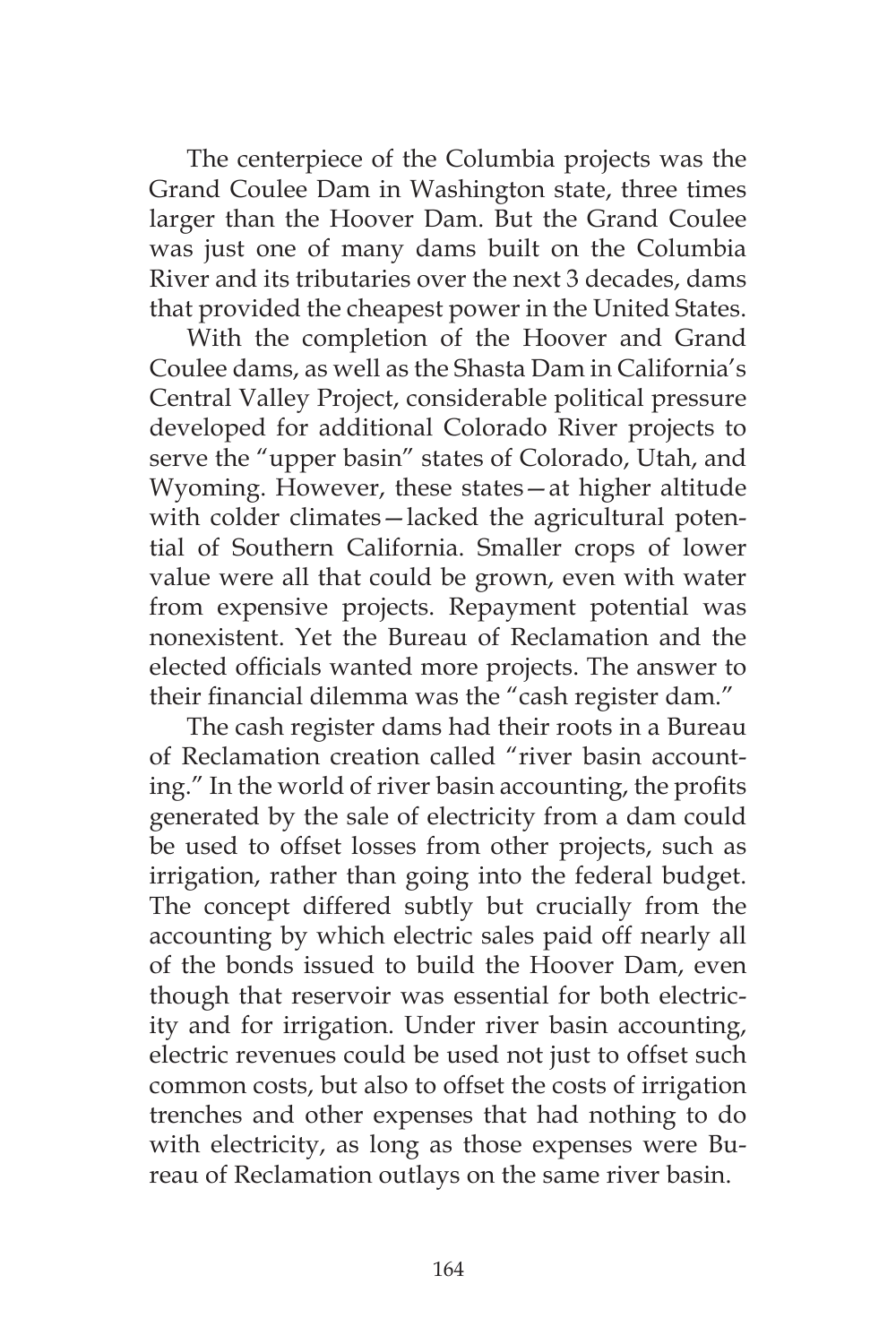Thanks to this accounting, water was provided at little or no cost to grow products and raise livestock in the late 1940s and the 1950s, when the nation had a surplus of both, a surplus that would have lowered prices ruinously but for the fact that the government was paying farmers elsewhere not to grow or to raise the commodities that it was subsidizing in the river basins that it was developing.

The leading congressional opponent of these practices was Senator Paul Douglas of Illinois. He pointed out that the cash register dams were producing electricity considerably more expensively than fossil fuels might have done, and far more expensively than the dams of the Tennessee Valley Authority and the Bonneville Power Administration in the Pacific Northwest, dams that had been the original justification for the federal government's going into the electric power business. He noted the irony of the cash register dams being championed by politicians who had opposed the TVA and Bonneville Dams as "creeping socialism." But his greatest scorn was leveled at the economics of the irrigation projects enabled by the cash register dams.

The original projects tended "to be at low altitudes and in fertile soil, and to involve low costs. . . . Now we are being asked to irrigate land in the uplands, at altitudes between 5,000 and 7,000 feet, where the growing season is short. . . .

In my state of Illinois, the price of the most fertile natural land in the world is now (1955) between \$600 and \$700 per acre. In the largest [irrigation] project of all, the Central Utah Project, the cost [of supplying water] would be nearly \$4,000 per acre—six times the cost of the most fertile land in the world. . . . We are being asked to make an average expenditure [on 16 projects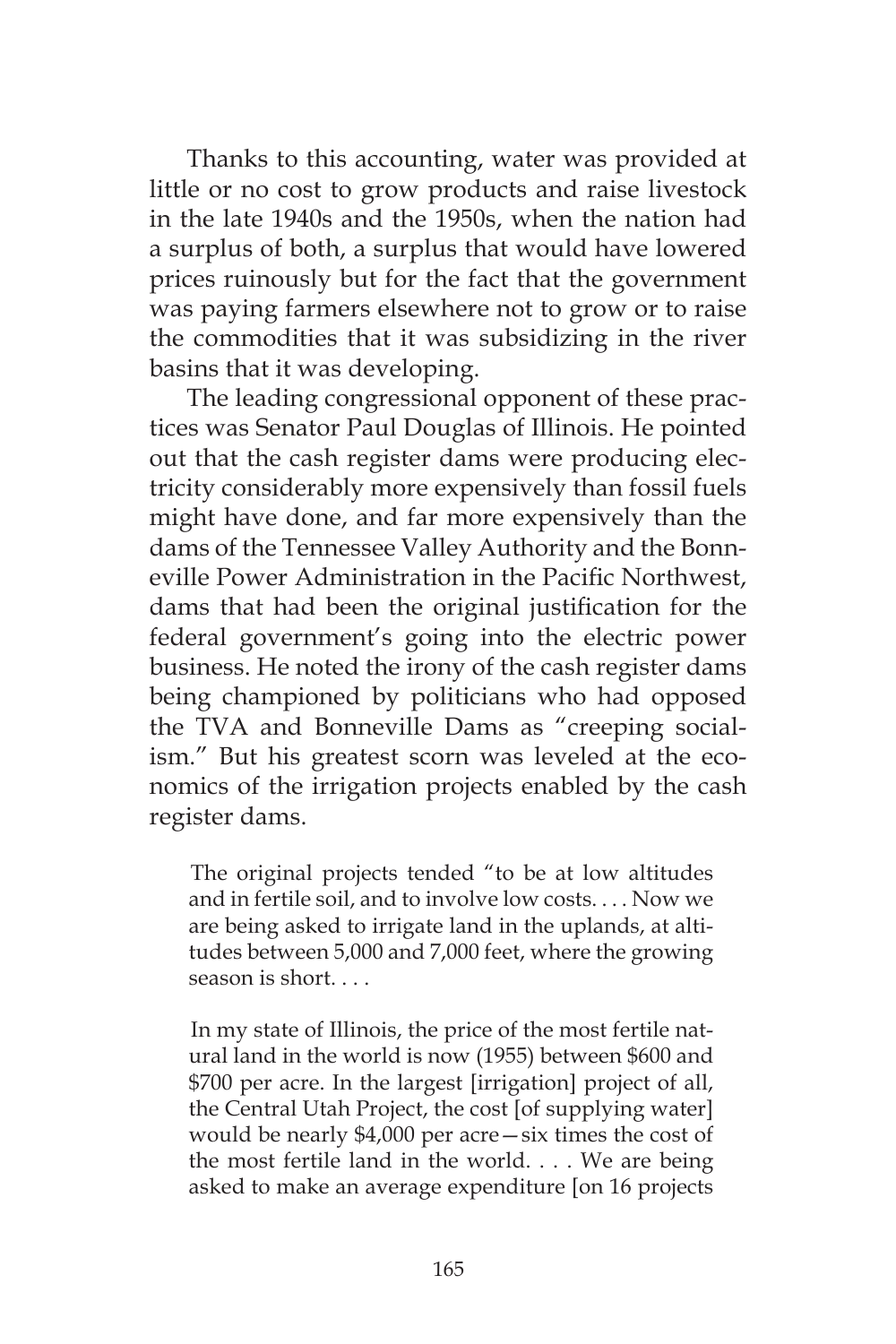under consideration] of \$2,000 an acre on land which, when the projects are finished, will sell for only \$150 per acre.12

Despite the cogency of Senator Douglas's analysis, we hear this cynical contemporaneous pep talk that Commissioner of Reclamation Michael Straus gave to his Montana employees: "I don't give a damn whether a project is feasible or not. I'm getting the money out of Congress, and you'd damn well better spend it. And you'd better be here early tomorrow morning ready to spend it, or you may find someone else at your desk."13

As the economically preferable projects were gradually taken care of, the Bureau resorted to ever more outlandish accounting to justify the less desirable projects. Low discount rates understated the costs. Comparisons to alternatives never included options based on resource conservation. Benefits were overstated, as was demand for power and for irrigation. But at least the Bureau was required to subject its projects to some semblance of cost/benefit analysis. It had a rival far less subject to such awkward limitations.

The details of the dam building rivalry between the Bureau of Reclamation and the U.S. Army Corps of Engineers are fascinating but beyond the scope of this chapter. Suffice it to say that for more than 3 decades—from California's Central Valley to the length of the Missouri River and its tributaries to the remote vastness of central Alaska—the two bureaucracies competed with one another to build increasingly uneconomic and often destructive projects. Citizen booster groups, engineering firms, and contractors became adept at playing one off against the other, as did the different congressional committees to which each agency was accountable.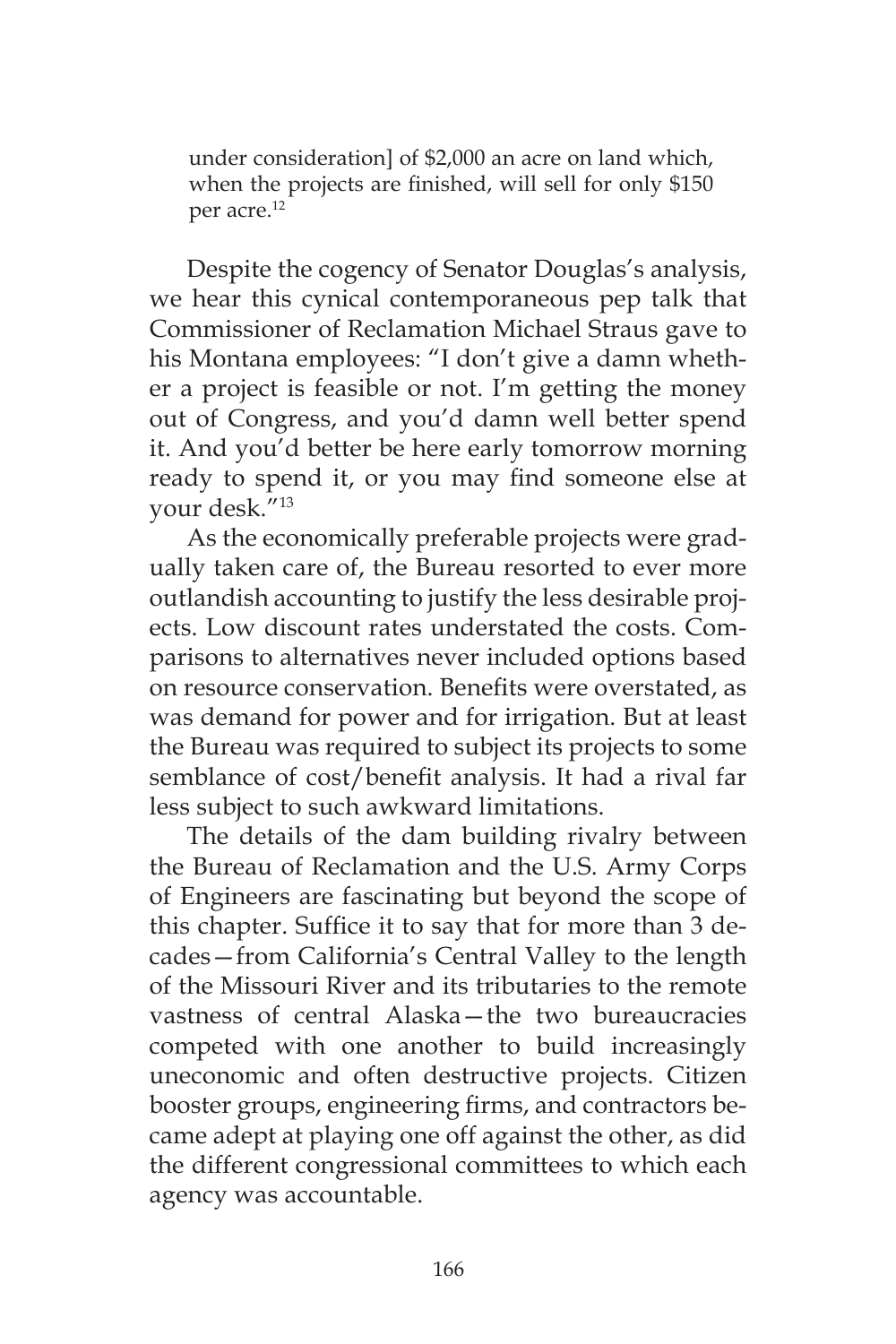By the time their rivalry had played itself out in the early 1970s, they had done much to discredit their projects among fiscal conservatives and even among some farm groups. When the Bureau proposed two dams that would flood beautiful canyons on the Colorado River as well as part of the Grand Canyon (and defended the latter by saying that tourists would have improved access by motorboat), environmentalists defeated them with an ad campaign whose centerpiece asked, "Should we also flood the Sistine Chapel so that tourists can get nearer the ceiling?"

A few more examples will serve to illustrate both the realities and the dreams that have emerged from this century-old transformation of idealism and social engineering in the best sense into the largest of congressional pork barrels.14

# **The Central Arizona Project**.

The Central Arizona Project (CAP) is, in essence, a 330-mile channel—the Granite Reef Aqueduct—to bring water from the Colorado River uphill to the cities of Phoenix and Tucson, as well as to store and distribute it. Because the aqueduct had to lift the water 1,000 feet, considerable electricity was needed. Hence the project included the two cash register dams on the Colorado that were ultimately defeated by environmentalists. To replace the power, the Bureau bought an interest in a large coal plant.

Because the Colorado River was overallocated as a result of optimistic forecasts of average flows, because California had succeeded in obtaining a guarantee that its share would be provided regardless of hardship to other states, and because Mexico had eventually succeeded in obtaining a guaranteed allotment of reason-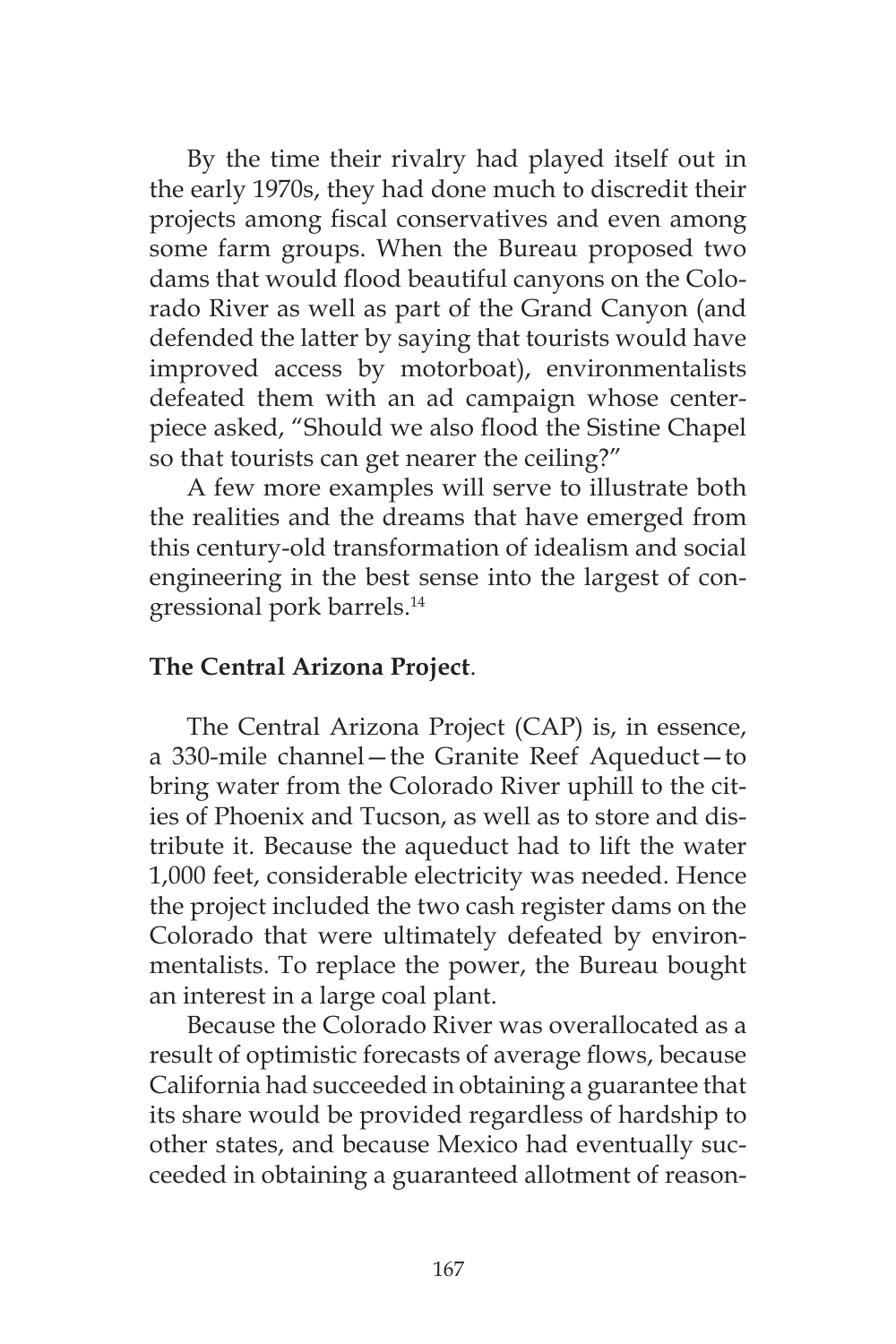ably pure water instead of the salty soup that was its lot for most of the 1960s,<sup>15</sup> CAP could not be assured of its full water allocation in dry years. As a result, the cost of the water was unpredictable but likely to be more than Arizona farmers could afford, even with the customary subsidies.

The astonishing answer to the Arizona shortage was—in the 1960s—a planned diversion into the Colorado basin from the Pacific Northwest. The Bureau publicly admitted to designs on a river or two in northern California, but its real aim was the much larger Columbia River, further north in Washington state. However, the Northwest would not hear of such a plan, and the pumping costs might well have been insurmountable without the cancelled cash register dams in any case.

Sam Steiger, an Arizona congressman who had been a major CAP supporter, had second thoughts in retirement. Describing a process in which cities would be forced to take large quantities of CAP water in return for long-term supply assurances on which their growth depended while farmers' water continued to be subsidized to whatever extent was needed to make it affordable, he summarized:

They'll skin the cat twenty ways if they have to, but they're going to make the water affordable. Congress will go along, because it will be goddamned embarrassing for Congress to have authorized a multi-billion dollar water project when there's no demand for the water because no one can afford it. The CAP belongs to a holy order of inevitability. . . .

There are hundreds of thousands of acres of good farmland right along the Colorado River . . . but the farmers got established in the central part of Arizona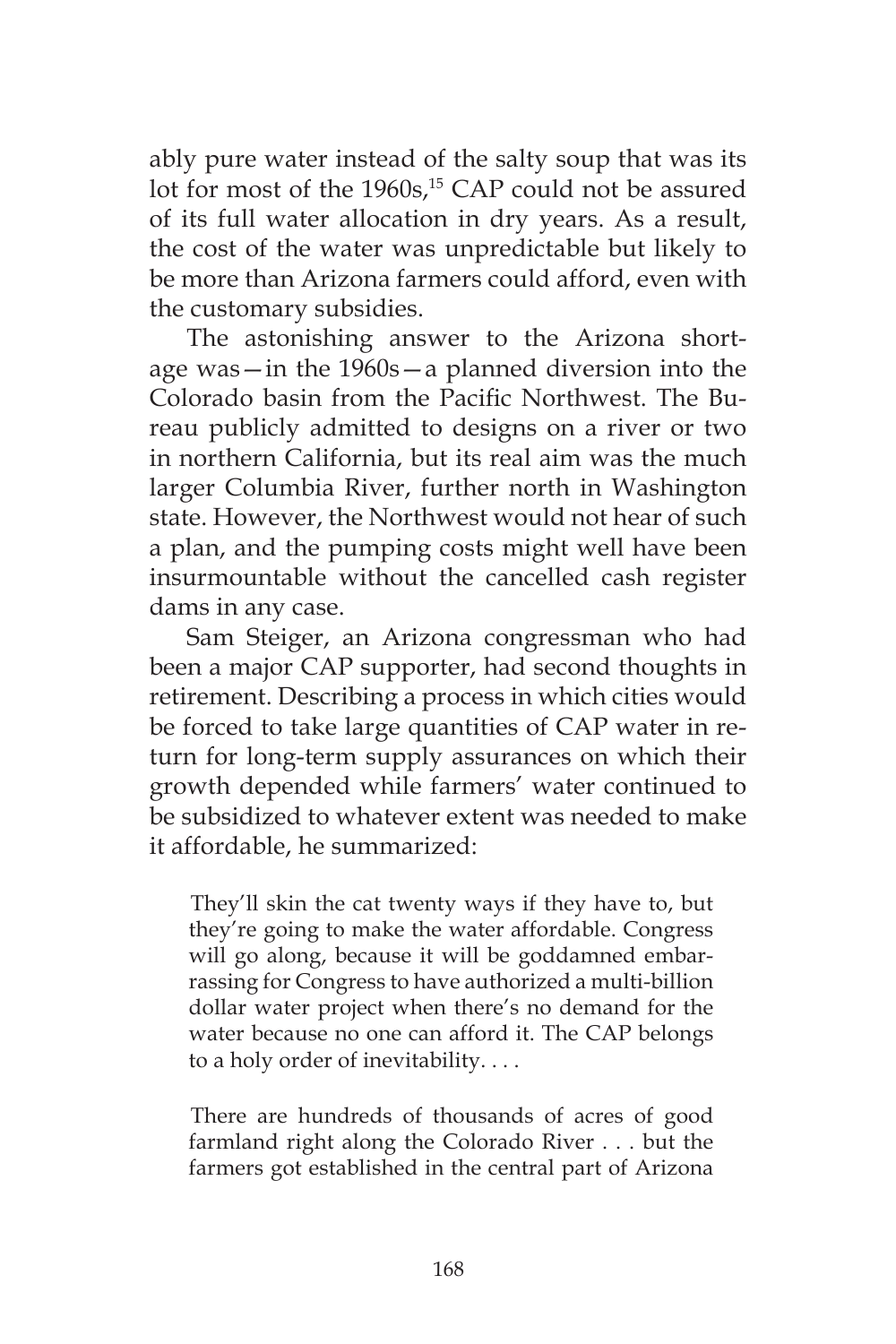because of the Salt River Project (a smaller and earlier Bureau undertaking). The cities grew up in the middle of the farmland. The real estate interests, the money people—they're all in Phoenix and Scottsdale and Tucson. They didn't want to move, so we're going to move the river to them. At any cost.<sup>16</sup>

### **The Teton Dam**.

Built in the early 1970s in Idaho, the Teton Dam was in most ways just another uneconomic and environmentally unsound Bureau of Reclamation project. When realistic discount rates were used, the costs were twice the benefits, but the costs were dispersed to the taxpayers while the benefits flowed to a powerful local constituency that already had a groundwater supply 10 times the amount used in dry lands elsewhere. As one project critic described these farmers, "Mormons get burned up when they read about someone buying a bottle of mouthwash with food stamps, but they love big water projects. They only object to nickel-and-dime welfare. They love it in great big gobs."17

Assistant Interior Secretary Nathaniel Reed, a dam opponent, went to Idaho to dedicate the Snake River Birds of Prey Natural Area. Also attending was Idaho Senator Len Jordan, the leading dam proponent. Reed said later: "As soon as the photogs went off, Jordan got crude and angry. He yanked me aside and said 'Listen, Nathaniel Reed, we're going to build this . . . dam and you're going to come out and dedicate it. I've used every chip I've got on Teton Dam. What do you think I'm doing here dedicating this goddamned vulture site?"18

As the Nixon White House aide John Ehrlichman recalled later, "The economics of a bad federal project did not matter all that much in the larger equation. At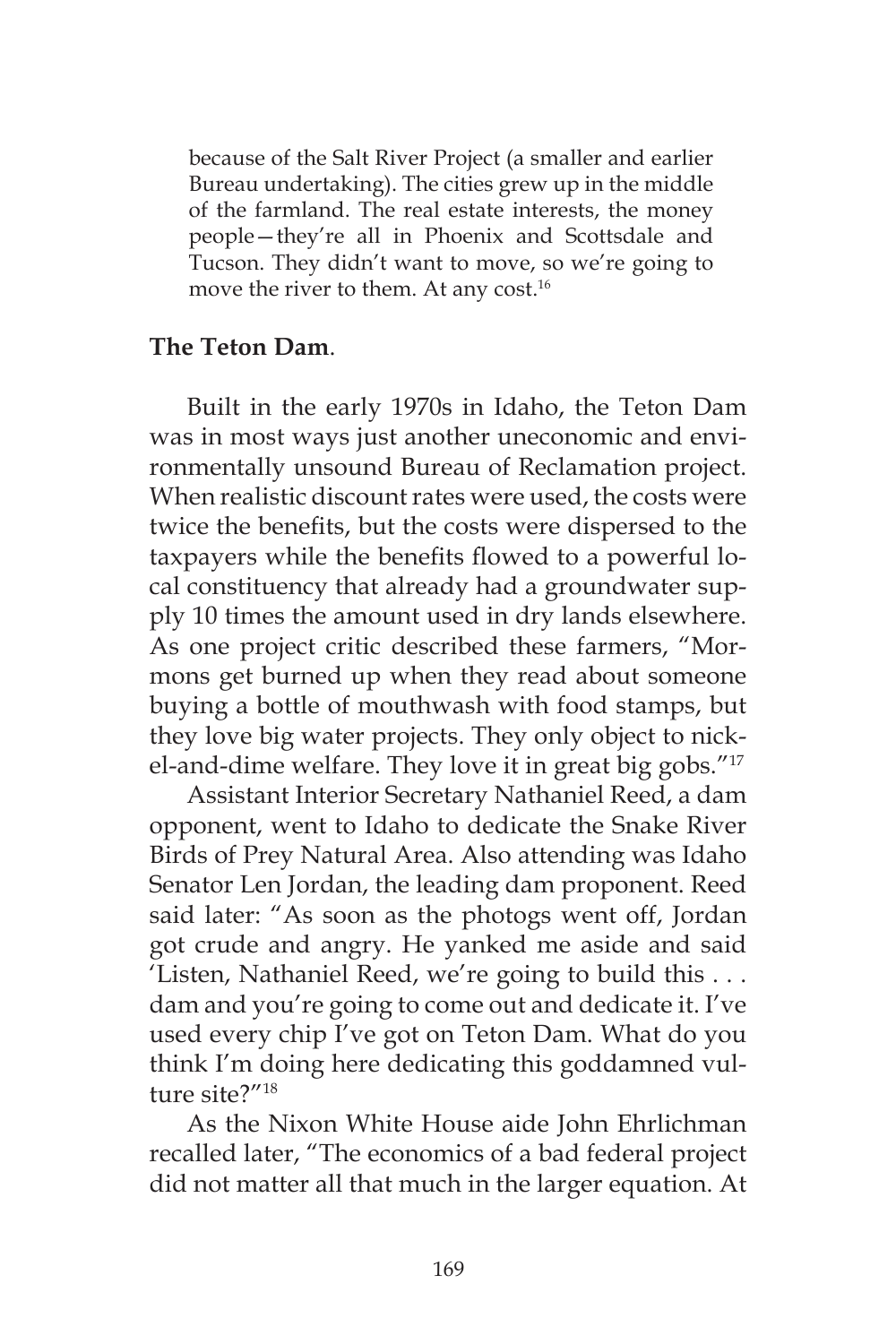the time, Nixon was about to open the gates to China. Then there was the international monetary agreement, the SALT talks, détente with the Soviets. He could not get anywhere on those without congressional support, and Congress knew that and the Idahoans in Congress wanted that dam."19

Once in a while, when political imperatives repeatedly trump prudence, the laws of physics will provide sterner oversight than will the processes of Congress. The Teton Dam site was geologically unsound. Another Bureau dam on a problematic site had nearly failed just 5 years earlier, and some engineers within the Bureau doubted the wisdom of building the Teton Dam at all. They were overridden. The dam was completed in 1976, and the reservoir filled rapidly as springtime melted the snow from the mountains.

At this point, the Bureau took a series of actions that foreshadowed the Chernobyl, Ukraine, plant operators 10 years later. Not wanting to lose the water from the snow melt, the project engineer (30 years old and supervising his first big project) received permission to allow filling at twice the normal rate for a new dam despite the discovery during construction of unusually large fissures in the right-hand canyon wall. Grouting the fissures had been shoved aside in order to avoid further expense and delay. In addition, the main outlet through which water could be spilled was not yet complete. The emergency outlet was complete but sealed off by a huge metal barrier because it was being painted.

In 36 hours in early June 1976, the dam went from an initial leak to complete failure. Because the failure occurred visibly during the day, it allowed some minimal time for warnings. Nevertheless, the flood obliterated two towns and badly damaged a third.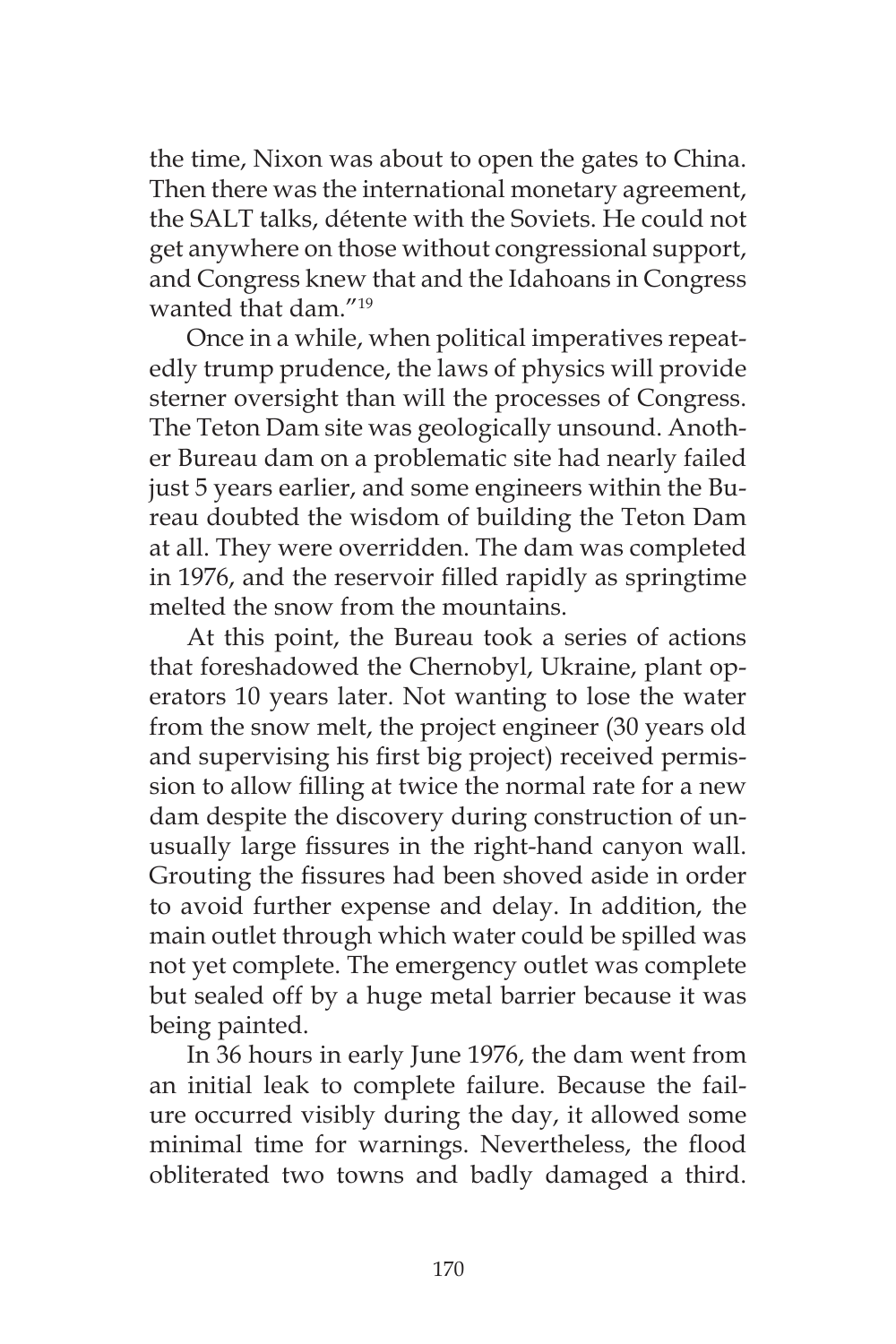Thousands of acres that were to have received water from the dam were stripped of topsoil and ruined; 11 people and 13,000 cows died. Had the failure occurred at night, the human death toll would have been at least in the hundreds.

### **The Texas Water Project.**

In some ways the most grandiose of the Bureau of Reclamation projects, this 1960s scheme would have moved an amount of water equivalent to the lower Colorado River 1,200 miles from the Mississippi River below New Orleans across Louisiana and the lowlands of east Texas before pumping it up 3,000 feet to the high plains of west Texas.<sup>20</sup> The aqueduct would have had to go under four major rivers, while more than 100 smaller streams would have had to be tunneled under the aqueduct. The Texas Water Project was thought to be needed because the High Plains farmers had been pumping water from the gigantic Ogallala aquifer on which the region depended at a rate well above sustainability ever since pumping technology improved in the 1930s to make such excess possible.

To pump the needed Mississippi River water up 3,000 feet, 12 new power plants providing extremely cheap energy would be needed. The Bureau thought it knew just how to get it: "We took the most pie-eyed projections we could find from the Atomic Energy Commission. We figured the plants would cost \$250 million apiece. The plan required about 12 of them.... You couldn't build one nuclear plant in 1985 for what we thought we were going to pay for 12 in 1971."<sup>21</sup> The Texas Water Project ultimately sank under the weight of cost and hostility from the state of Louisiana, though not before a politician from an adjoining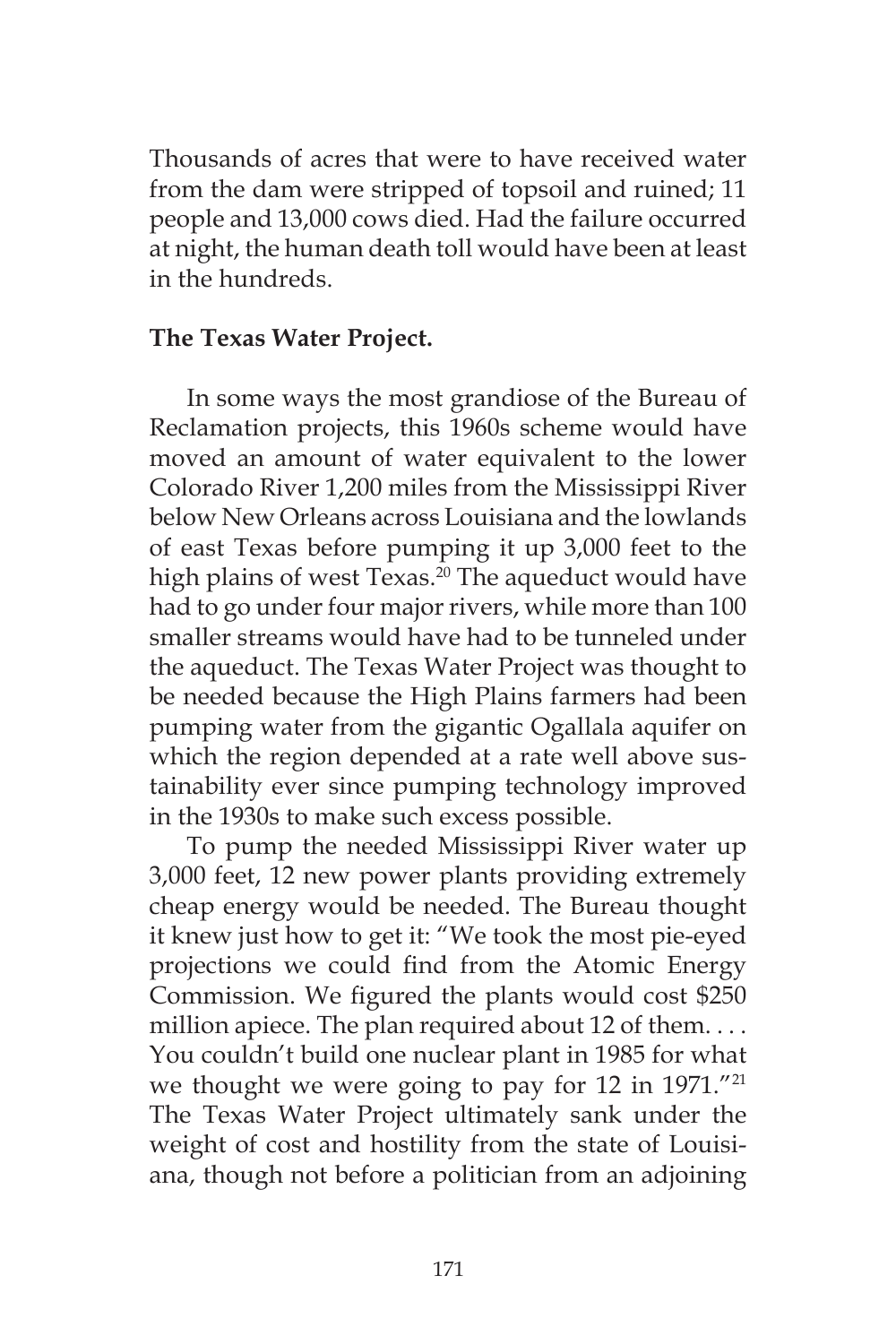state remarked, "If those Texans can suck as hard as they can blow, they'll probably build it."<sup>22</sup> Depletion of the Ogallala aquifer has slowed as pumping costs have risen and usage has become more efficient, but the aquifer is generally thought to be unable to meet the potential demands on it much after 2025.

## **President Carter's Quest for Reform.**

Shortly after taking office in 1977, President Jimmy Carter announced that he wanted to terminate funding for 18 water projects, including the Central Arizona Project, because none was remotely cost effective. A furious Congress responded with an appropriations bill that restored all but one of the 18 and included several new projects that Carter had not asked for. A story told by Congressman Bob Edgar, Paul Douglas's successor in lonely opposition to wasteful water and energy projects, illustrates the dominance of the energy and water appropriations committees and their business constituents during this period:

We are a tyranny presiding over a democracy. Congressman Floyd Fithian of Indiana has a water project planned for his district that he doesn't want. . . . But he hasn't been able to remove the project from the appropriations bill. Congressman John Meyers sits on the Appropriations Committee and its Energy and Water Development Subcommittee. He has some big construction people in his district, which is next door to Floyd's, who would get some big contracts if the project is built. So every time Fithian tries to remove the project, Myers puts it back in.

The struggle over the terminated projects continued for 2 years. In 1979, President Carter was forced to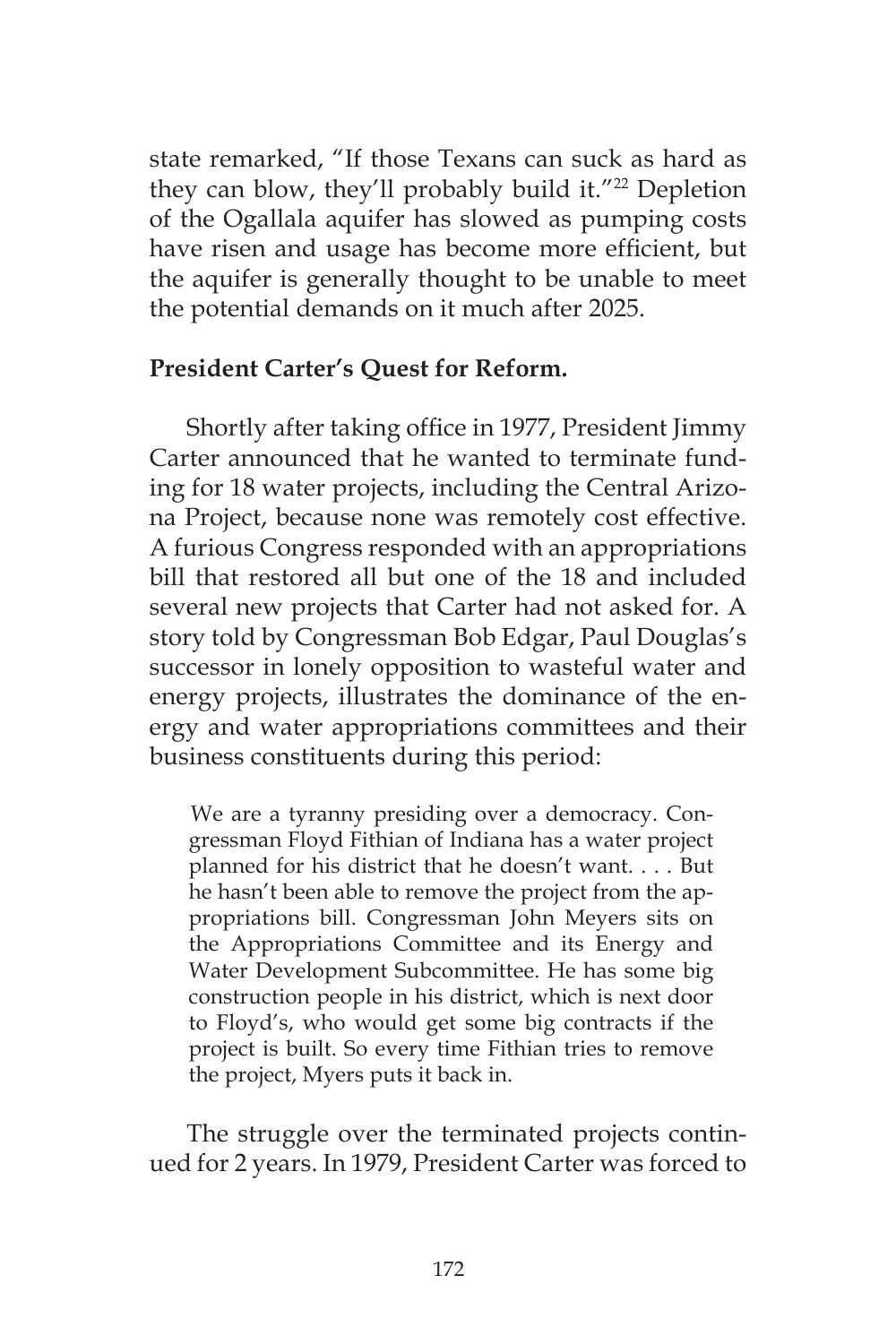sign a bill that continued funding for all of the terminated projects in order to secure the votes necessary to implement his agreement to return the Panama Canal to Panama, avoiding a major foreign policy embarrassment.

President Carter's successor, Ronald Reagan, had served as governor of California, a state that had benefited as much as any other from federal water and energy projects. The Bureau and its allies hoped that President Reagan would champion their projects. Instead, the fiscal conservatives in his administration worked in parallel with environmentalists to force more rigorous repayment and state contribution terms which killed many projects.

From that time forward, far fewer energy and water projects—and none of the grand river diversions have been undertaken. The same cannot be said for the misallocations of resources that the more poorly considered projects have set in place. For example, the growing of water intensive crops in desert climates through heavily subsidized irrigation has created constituencies that stymie wiser water, energy, and agricultural policy. Some of these constituencies, rather than face a reality of diminishing supply and higher price, still talk longingly of the North American Water and Power Alliance (NAWAPA)—the greatest water and energy project of all.

NAWAPA would build high dams, pumps, and tunnels in Alaska and western Canada to route immense wild rivers south. Most would move through the Rocky Mountain Trench in British Columbia to unite with some reversed flow from the Columbia River and pour south into the Colorado River basin and California, alleviating any fears of drought in those regions for decades.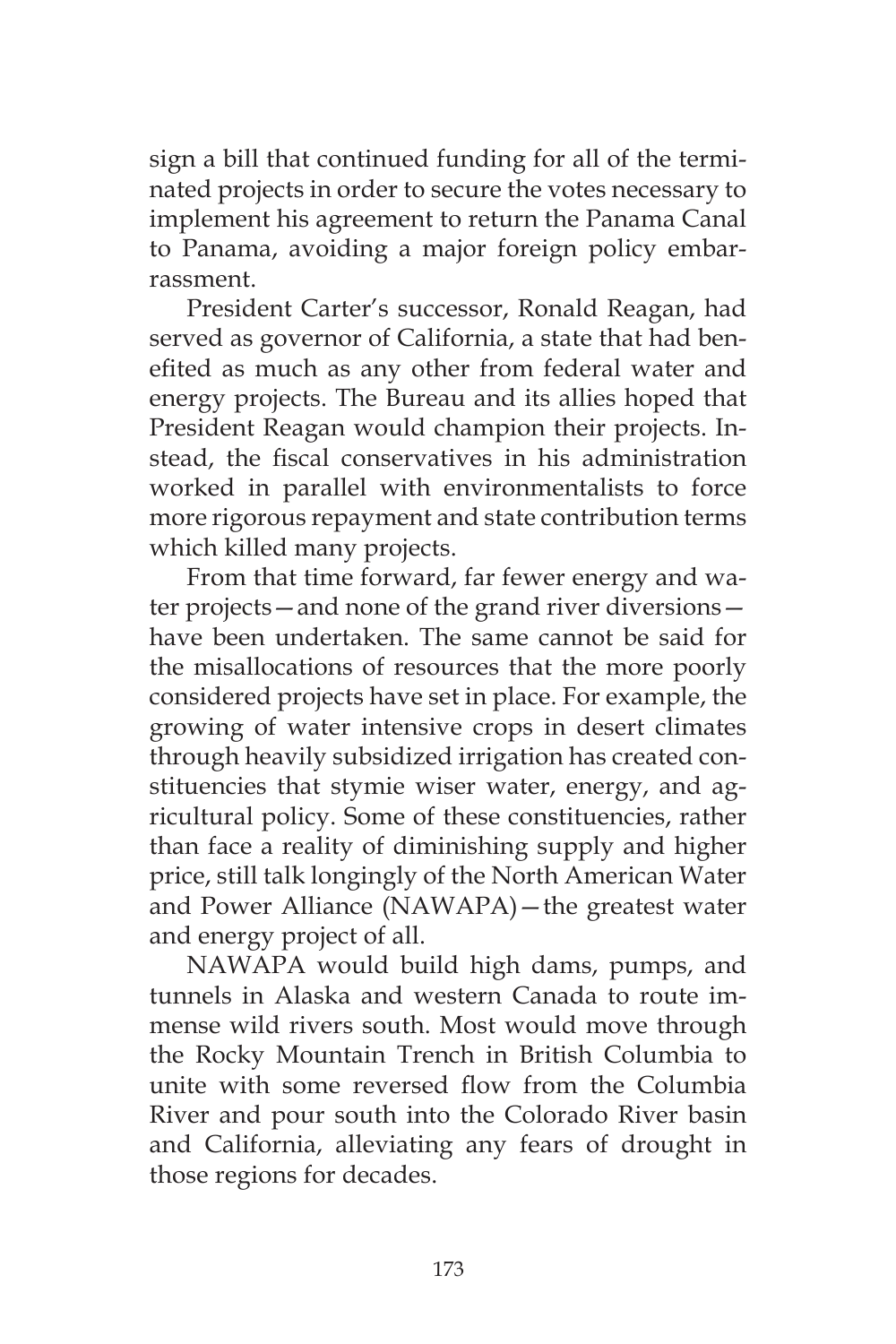A considerable amount would also move east into Lake Superior and the Great Plains, there to make its way south to Texas to relieve pressure on the Ogallala aquifer. Variants involve damming off the southern end of James Bay in Quebec, Canada, turning it into a giant fresh water reservoir from which water could be pumped south and west to join the NAWAPA water in the Great Lakes and western Canada and to rescue the drought-prone southeastern United States.

### **NUCLEAR REVIVAL, LOAN GUARANTEES, AND THE LESSONS OF HISTORY**

With Congress having already allocated \$18 billion dollars in loan guarantee authority for new nuclear units and with the industry and its congressional champions already complaining that this will not be nearly enough if nuclear power is to play a major role in combating climate change, it seems important to put nuclear credit support in the context of the knowledge that we have acquired over a century of federal credit support for major projects.

We know at least the power of self-interested myth to ride roughshod over fundamental economics. The historical evidence reveals beyond doubt the ineffectuality of mere proof of waste and risk when it comes to dissuading an eager Congress from lavishing credit support on a favored technology.

The evidence to date suggests that few if any new nuclear units will be built if they must obtain private capital either in power markets or under the regulatory treatment normally afforded new investment. But it seems equally clear that a major scaling up of nuclear power, while potentially helpful in combating climate change if it were truly a low cost approach, is not es-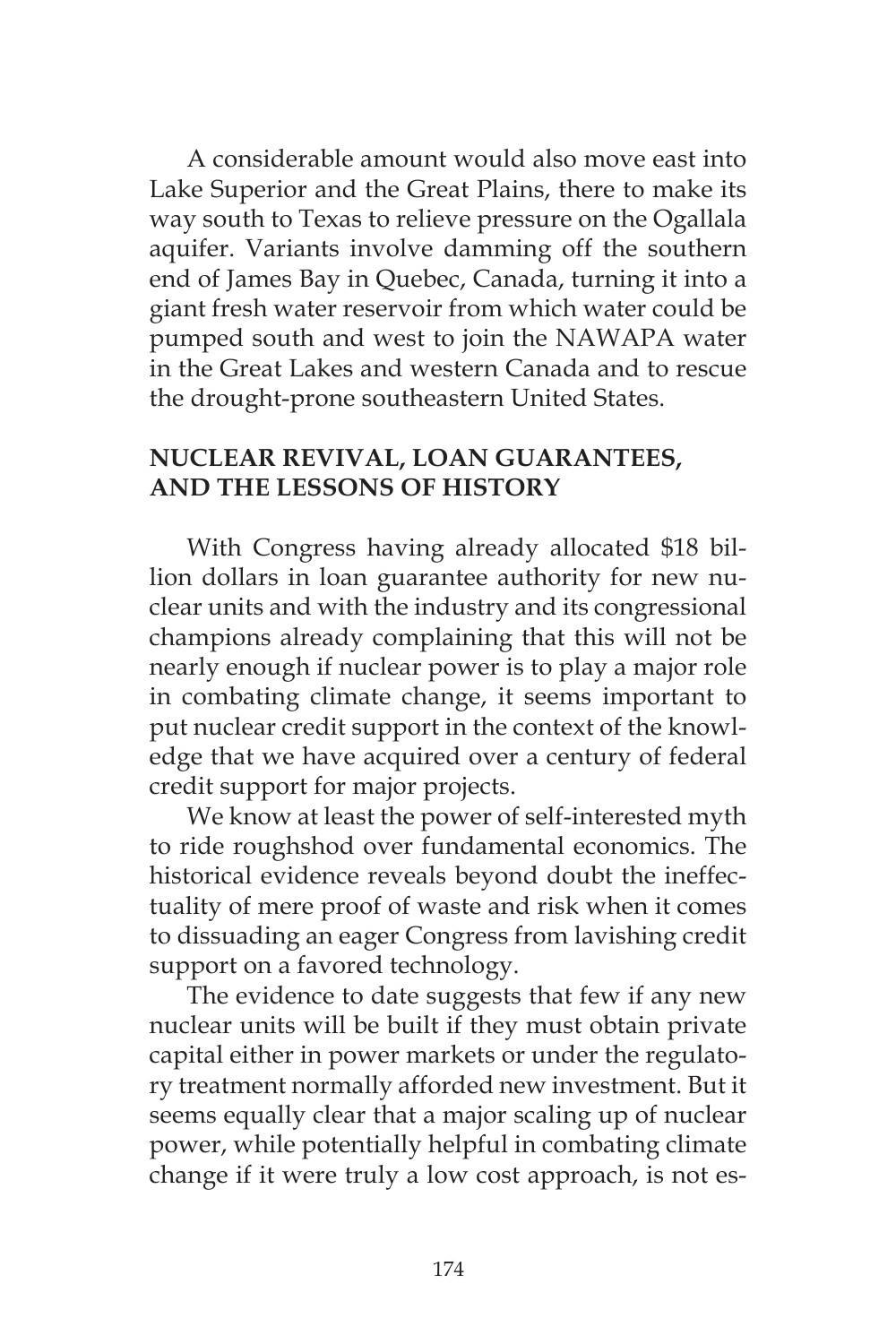sential to doing so. Indeed, something on the order of building three times the existing nuclear capacity in the world is needed to provide 10-15 percent of the necessary carbon reduction.<sup>23</sup> At current rates of new construction, this goal cannot be attained. Indeed, world nuclear capacity will decline as plants reach the end of their operating lives.

However, many ways to reduce green house gas emissions exist. Principles will be more important than prophecy when it comes to choosing wisely among them. Among the reasons for preferring technology neutral options such as a carbon tax or a capand-trade mechanism is the likelihood that entrusting the federal government to achieve optimal results by manipulating access to capital is no more likely to produce sensible results now than it has in the past.

After all, the ways in which today's nuclear industry might echo the water and energy history set forth above are compelling:

• Nuclear power, too, was born in idealism and nurtured in government agencies that believed in it fervently. The Atomic Energy Commission was every bit as promotional as the Bureau of Reclamation and the Corps of Engineers, especially in the national mood that followed President Dwight Eisenhower's "Atoms for Peace" speech in 1953. Today's DoE is no less enthusiastic, not only for conventional nuclear power but for reprocessing and advanced reactors whose economics are outlandish and whose technical feasibility is unproven. Today's DoE has repeatedly shown itself to be incapable of sound economic analysis of the potential risks of nuclear development. Yet, it will have responsibility for screening the applicants for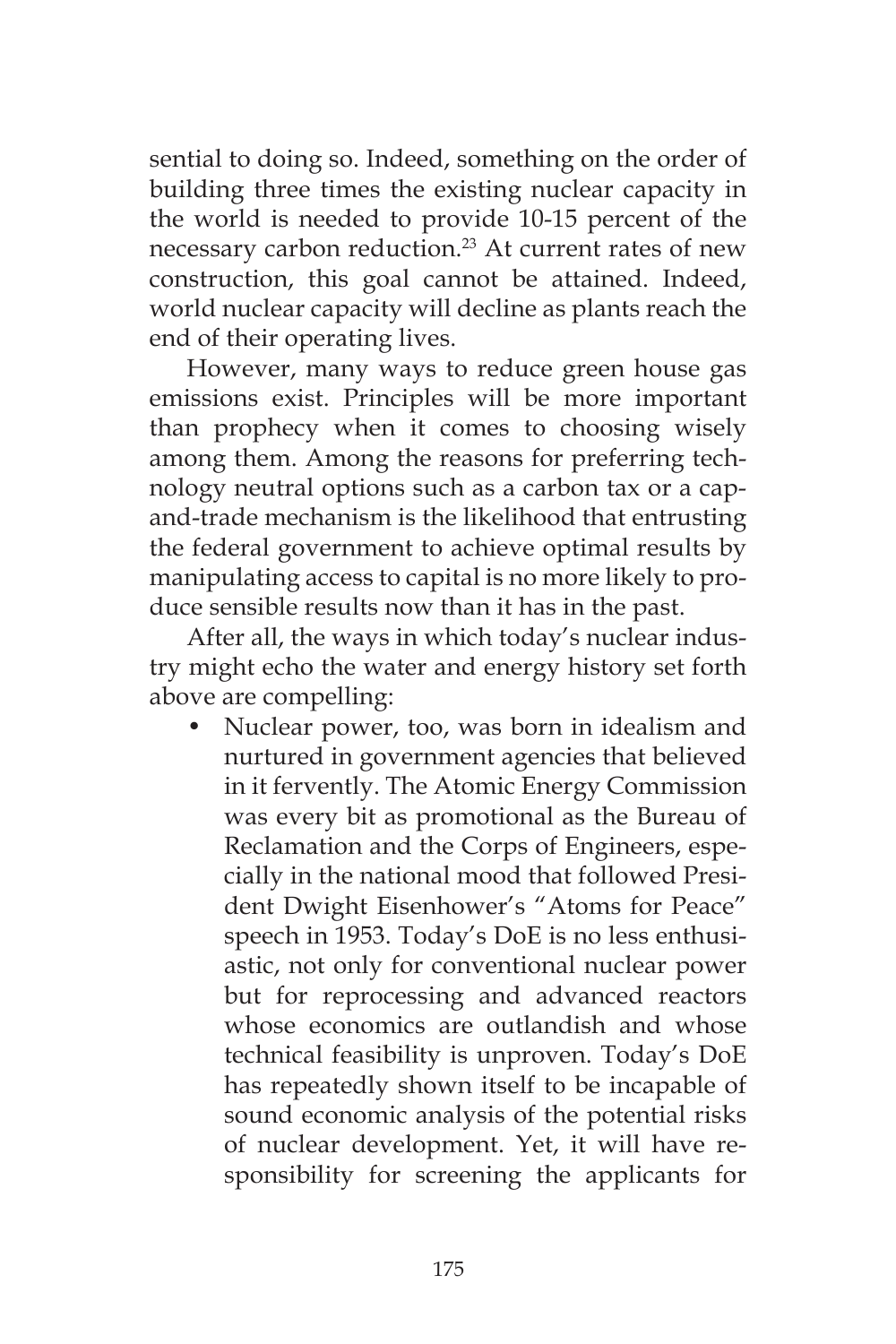nuclear loan guarantees and for setting fees that reflect the risks of default inherent in such guarantees. Its record with similar programs in the past suggests strongly that it will err in ways that impose excessive risk on the public.

- Nuclear power also has been championed by powerful congressmen and senators whose states were home to major nuclear development. Initially, nuclear oversight was housed in a unique joint committee of both houses of the U.S. Congress. The Joint Committee on Atomic Energy was so unabashed in its promotion of nuclear power and so indifferent to public concern that it was abolished in 1975. In its place, Congress assigned primary responsibility to the same committees that oversaw the Corps of Engineers and the major hydroelectric development entities of the federal government. Initially more vigorous in their oversight of nuclear matters, these committees have over time become increasingly supportive of the economic interests involved with the technology. Senator Pete Domenici in the recent past has had influence over federal nuclear policy and the application of federal support comparable to that of champions of the dam projects of the last century. In short, the allocation of federal credit to nuclear power is every bit as subject to political influence as were the dam projects a generation ago.
- Nuclear power development too was accelerated by competition among two rival developers. Some in the Congress championed public ownership and wanted the Atomic Energy Commission itself to build the plants. Others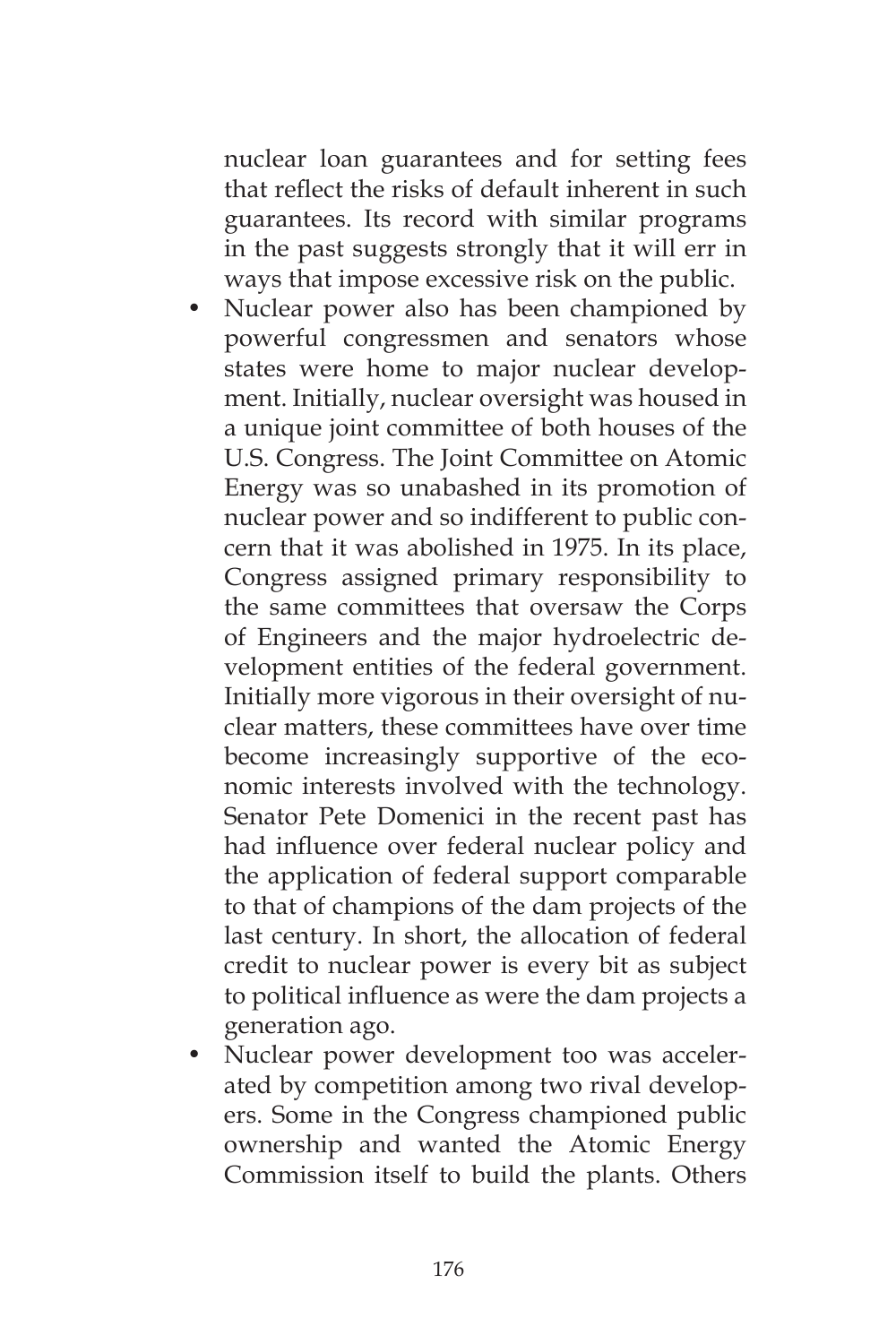wanted private ownership and arranged for subsidies of several sorts to make the plants attractive to investor-owned utilities. When President Eisenhower's Atomic Energy Commission (AEC) chair held out the vision of nuclear power "too cheap to meter," he was presiding over a program of unprecedented government assistance designed to lower costs and risks to companies interested in building the first power plants. The term came to haunt nuclear power as it contributed to a tripling of U.S. electric rates between 1970 and 1980.

- Under congressional and vendor company pressure to push ahead, nuclear power grew too fast for its own good, just as the Bureau and the Corps of Engineers pushed the water program into unwise and uneconomic development after the best sites had been developed by midcentury. Operating mishaps of several sorts, including the Brown's Ferry fire and culminating at Three Mile Island, caused vast nuclear cost increases and brought on an environmental backlash. The potential for a similar over acceleration of nuclear development exists again if nuclear power is assumed to be essential to dealing with climate change and is promoted accordingly. At present neither the regulatory process nor the nuclear industry infrastructure is adequate to handle rapid expansion, so the pressure to cut corners will once again be substantial.
- Rather than face up to the fact that a dozen new nuclear units will call for more than \$100 billion in credit support from taxpayers and/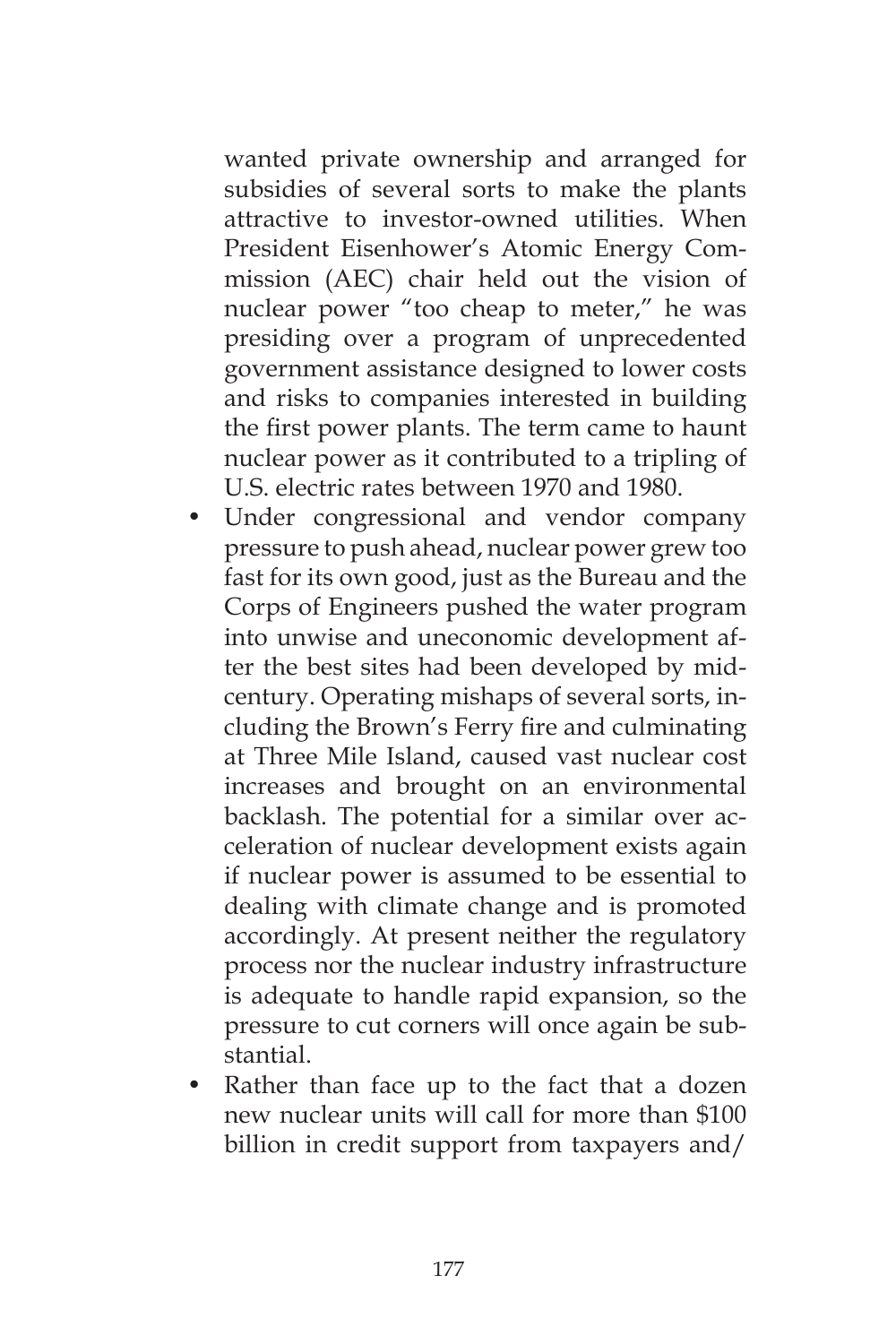or customers (more that \$300 per U.S. citizen), nuclear proponents blame the U.S. nuclear licensing process for nuclear power's trouble. But this is nonsense. The Bush administration nuclear regulators devoted themselves to compressing the licensing process to an extent such that the public has few meaningful rights left. The current schedule for pending applications calls for a review lasting some 3 years. The industry, delighted with the new process, has no idea how it could be cut further, especially since even the former, slower U.S. licensing process licensed more nuclear capacity than the next four countries combined. The problem was that more than half of the licensed plants proved unnecessary and were cancelled, some after billions had been spent on them.

• Nuclear power also involved "big government" approaches to choosing and building a particular technology. It also has enjoyed the support of many politicians who normally describe themselves as strong proponents of free enterprise, small business, and minimal government. Indeed, many of nuclear power's strongest supporters are small government champions from states that have hosted a large share of the big water resource projects—New Mexico, Washington, California, Idaho, Texas, and Tennessee come to mind. In the early years of nuclear development, the Democrats in this group tended to favor government ownership and used this possibility to push the investor-owned utilities to move faster. By the early 1970s, the distinction between investor-owned and governmentowned nuclear development had become un-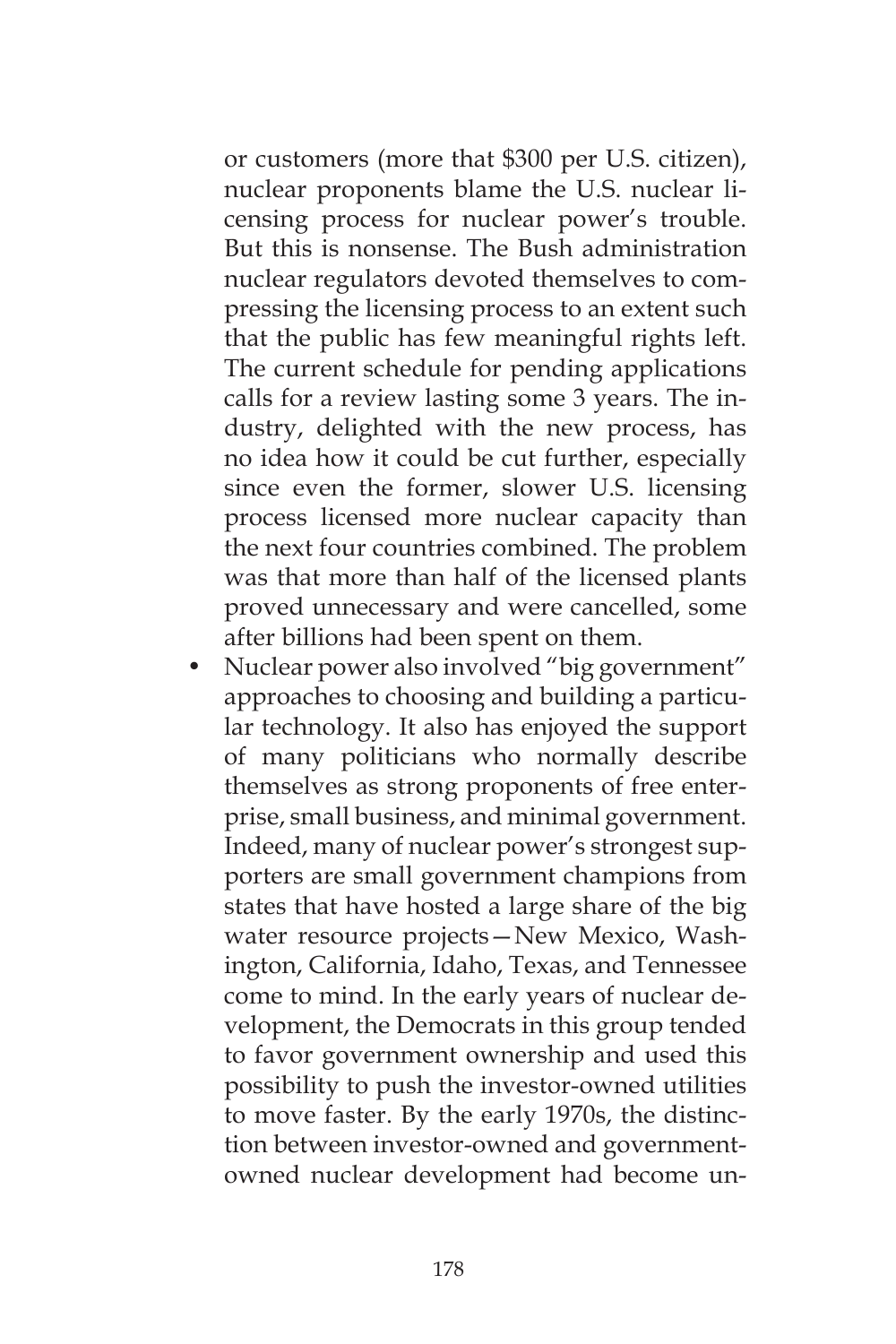important. However, it returned in a new form as the Bush administration put the Tennessee Valley Authority and even the Air Force<sup>24</sup> in the forefront of those willing to host new nuclear units while putting the DoE in a position to sponsor and perhaps build a new reprocessing plant, an advanced recycling reactor, and an advanced fuel cycle research facility. For the time being, only U.S. Government entities can raise funds for new nuclear projects. Meanwhile, the technology-neutral approaches to the problems of climate change and energy security—the approaches most compatible with reliance on private enterprise—are shunned by the conservatives most rhetorically eager to rely on markets rather than government.

- Both sets of projects also depended heavily on cost-benefit and environmental impact studies that were distorted in important ways. Demand or need for projects was overstated. Potential for shortage, even catastrophe, without them was exaggerated. Fictitious discount rates were used. Costs were understated and benefits overvalued. Risks and uncertainties were ignored. Alternatives chosen for comparison purposes were the most expensive and objectionable. Yet when the projects were delayed or cancelled, the forecasted shortages never occurred because more efficient usage and/or different combinations of alternatives filled the forecasted void.
- Both sets of projects followed a strategy of maximizing the number of states with an economic interest in their programs to maximize political support in Washington, DC. The cur-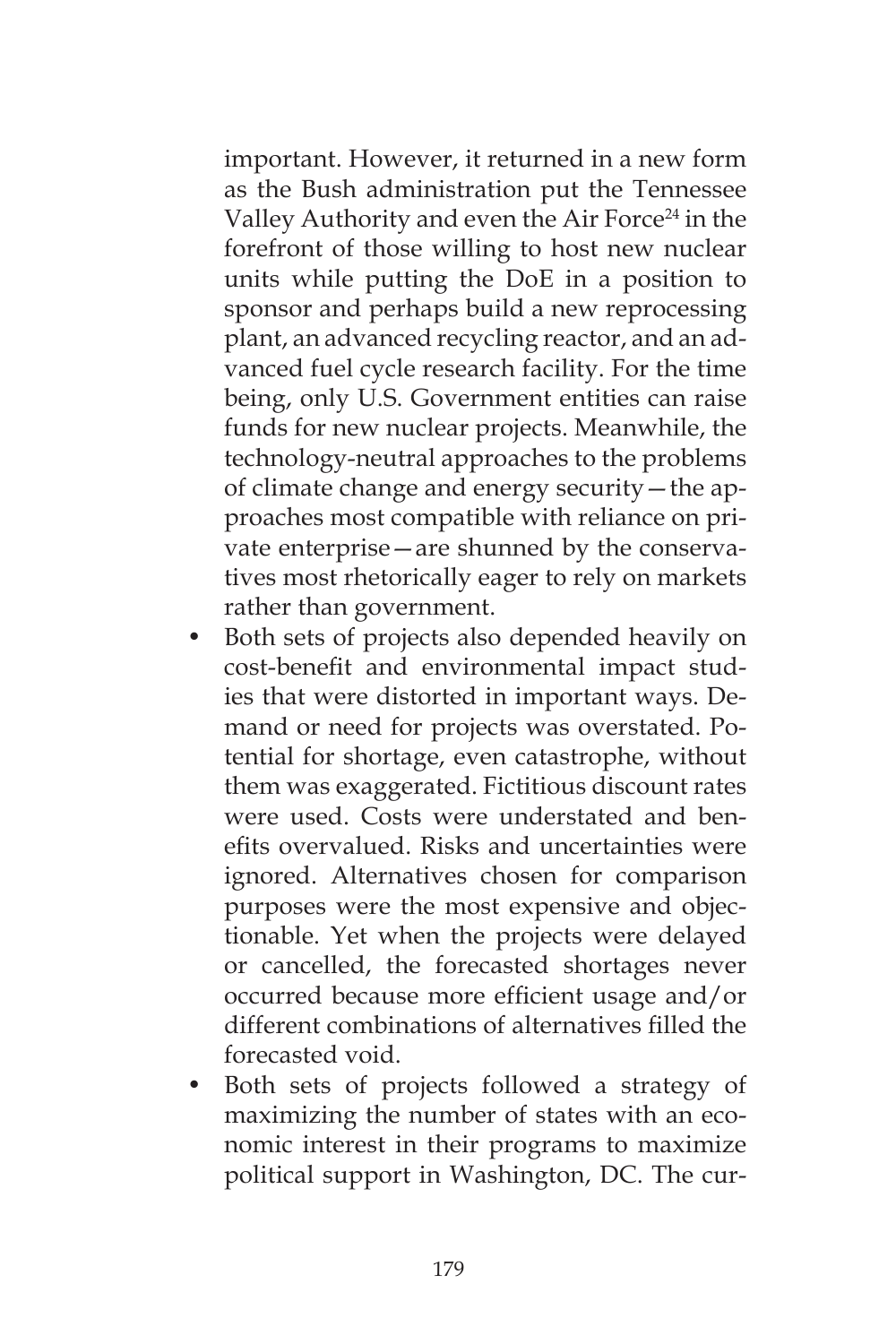rent nuclear industry approach to its asserted renaissance reflects this approach, with many more nuclear power plants and Global Nuclear Energy Partnership projects announced than can conceivably be built anytime soon under current levels of federal support. As a result, congressmen will come under pressure to expand the funding and other support to cover a larger population of new plants.

- President Carter failed to constrain the most uneconomic aspects of both sets of policies when he took office. As with the water projects, the nuclear industry went around him to Congress and—in the case of nuclear power—also went overseas to urge defiance of the Carter effort to curtail the breeder reactor and reprocessing (never mind that both had originally been suspended by President Gerald Ford). And in both cases, the proponents took great comfort from the election of President Reagan, only to be disappointed when—despite his supportive record and rhetoric—his actual refusal to put the federal treasury at their disposal doomed their prospects.
- Finally, most fundamentally, when the economic justification for new projects is lacking, coerced capital remains the option of last resort for both sets of projects. Not only does this approach make capital available, but it permits charging a lower price for the output of the facilities even though they have not become cheaper. Instead, cost and risk have shifted from the investor to the taxpayer. Providing water to irrigation farmers who sometimes paid less than 5 percent of the cost of supplying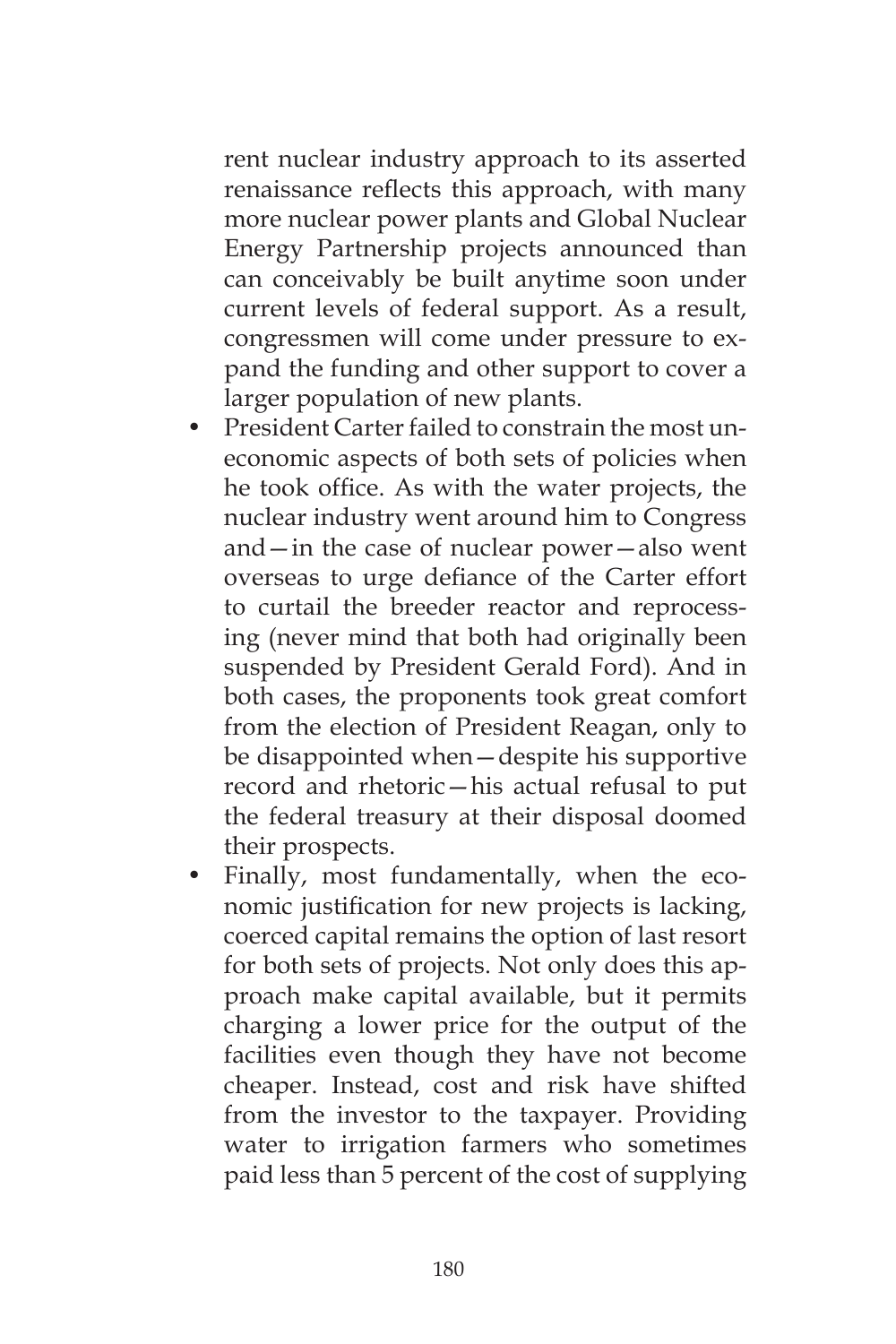them may have been the most extreme example, but calculations of the impact of the loan guarantee program about to be offered by the DoE suggest that it may cut some 30 percent off the price of nuclear electricity by shifting risk from investors to taxpayers.25

#### **CONCLUSION**

This chapter does not argue that all federal credit support is undesirable. But it does argue that proponents of such support confront a heavy burden to show that the program they have put forward has built-in checks against the pitfalls described in this chapter. In particular, they need to provide reason to believe that analysis of need and of alternatives will be more rigorous than has been the case in the past. They need also to show insulation from political pressure, a capacity to charge participants an amount commensurate with the benefits that they are receiving, and a determination to hold participants liable in case of default. For the nuclear industry, this will require coming to terms with its brush with economic catastrophe in the 1990s, when only the willingness of state regulators to allow extraordinary surcharges for the excess costs of the last generation of nuclear units avoided massive write-offs for many utilities.

Proponents should have to establish also that the problem that they seek to address cannot be solved in the absence of federal credit support. The shortcomings of such programs are clear enough and persistent enough such that they should be an option only of last resort, one that is turned to upon a showing that the capital needed to solve a major problem cannot be raised in any other way.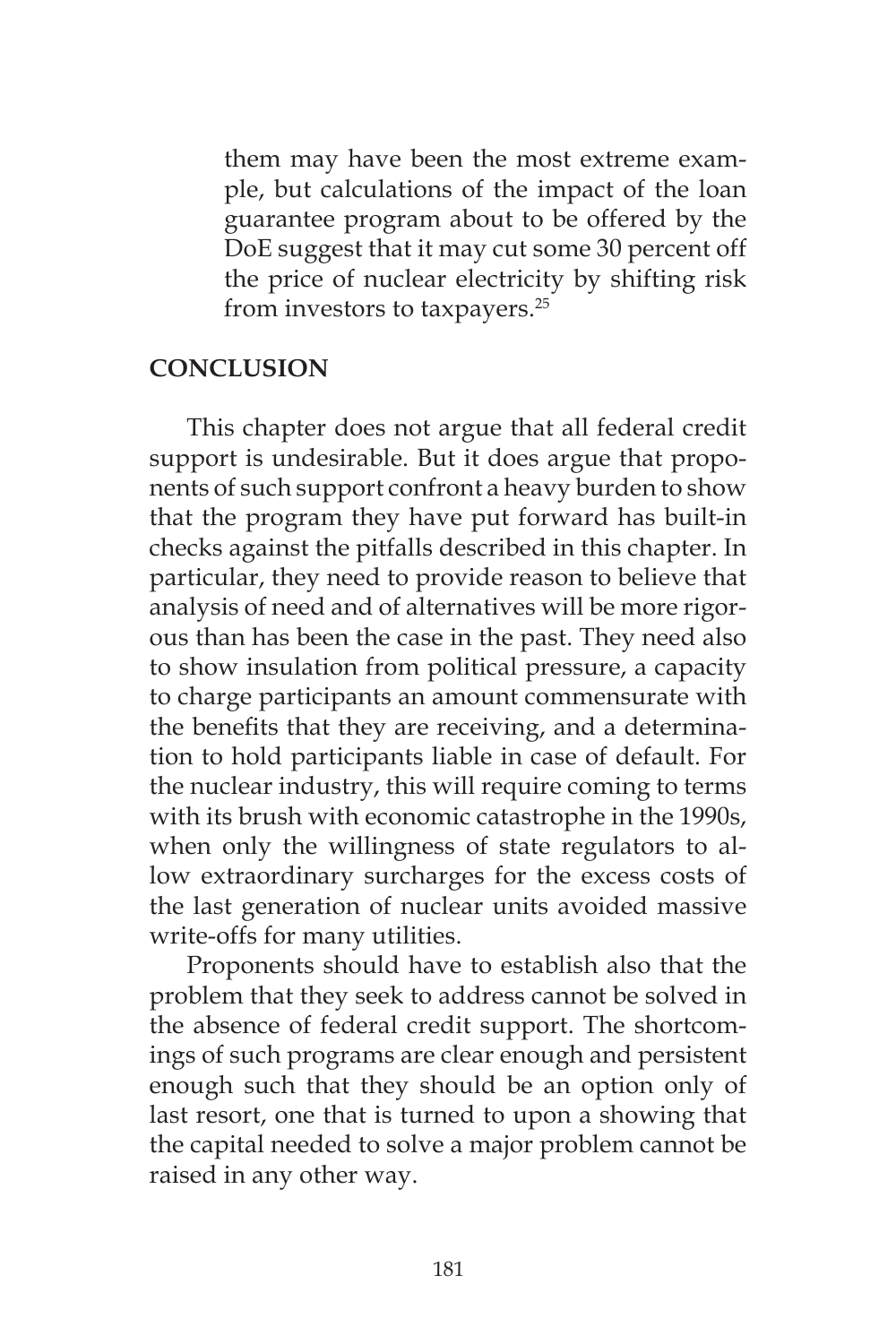If Congress does not insist on more rigorous analysis in the face of the nuclear industry's current loan guarantee claims, it risks sitting through a sordid melodrama it has seen before. In the name of urgent societal necessity, we have literally moved mountains to deliver resources that the private sector alone would not put forward. But we have also seen what happens as these programs develop privileged constituencies who become expert at corralling strong political support. In particular, we have seen that the use of federal credit support can indeed hide costs, but federal credit support does not make those costs go away. It assures only that they will not have to be paid in the prices of the favored projects—the irrigation tunnels, nuclear power plants, or federally built reprocessing infrastructure.

#### **ENDNOTES - CHAPTER 5**

1. The Price-Anderson Act was originally enacted in 1957, with a liability limit of \$500 million to encourage private industry to build the first few nuclear power plants.

2. In December 2007, Congress enacted a provision in its report on the Energy and Water Appropriations Act for Fiscal 2008 which purported to approve \$18.5 billion in loan guarantees for new nuclear plants in Fiscal Year (FY) 2008 and 2009 based on nonlegally binding report language. The provision fails to resolve major congressional conflicts over law and policy, such as the applicability of the Federal Credit Reform Act and the role of congressional oversight. It also creates more hurdles for the DoE to overcome before it can execute its program. Even if DoE decides it has sufficient legal authority and is willing to overcome a likely legal challenge, it will be difficult to issue the loan guarantees in the near term.

3. Economists Linda Cohen and Roger Noll were to conclude that "the entire synfuels program had a quality of madness to it.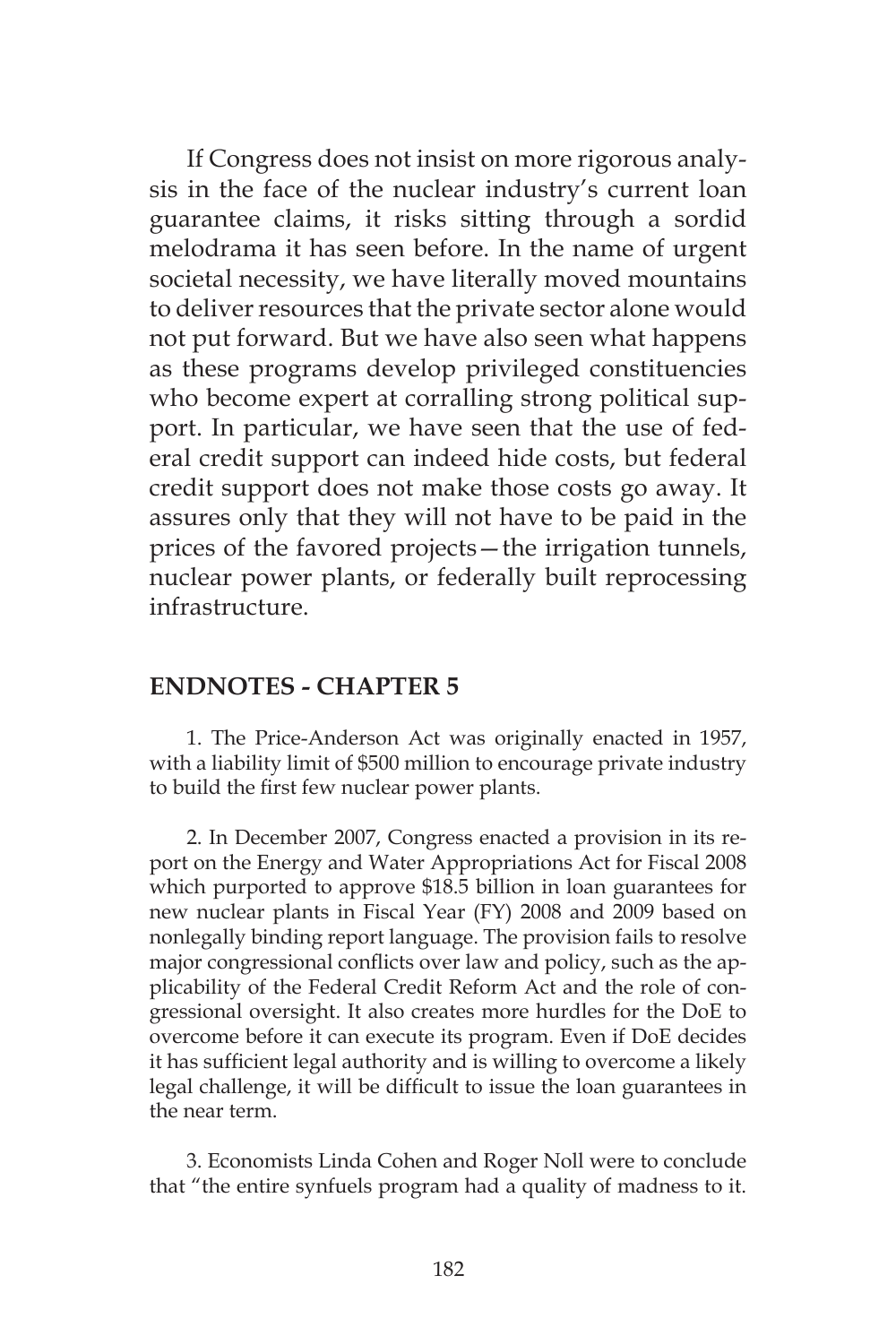Project after project failed. Cost estimates were connected to the price of substitutes rather than to the program itself. Goals were unattainable from the start. . . ." *The Technology Pork Barrel*, Washington, DC: The Brookings Institution, 1991.

4. Murray Weidenbaum and Reno Harnish, with James Mc-Gowen, "Government Credit Subsidies for Energy Development," Washington, DC: American Enterprise Institute for Public Policy Research, 1978. For a more amusing and recent critique, see "Nusubsidies Nuclear Consortium: Where the Taxpayer is Our Favorite Investor," Cambridge, MA: Earthtrack Institute, 2005, available from *www.earthtrack.net/earthtrack/library/NNC\_Overview.pdf*.

5. Murray L. Weidenbaum and James McGowen, *Government Credit Subsidies for Energy Development*," Washington, DC: American Enterprise Institute for Public Policy Research, 1976.

6. This paper is concerned only with support taking the form of a commitment to assume liabilities, whether in the form of loan guarantees or other obligations. It does not, for example, deal with the grants made toward reactor development by the Atomic Energy Commission, the limitation of liability in the Price-Anderson Act, the assumption of responsibility for waste disposal in the Nuclear Waste Policy Act, or the production tax credits in the Energy Policy Act of 2005.

7. Remarks of Governor Nelson A. Rockefeller at the groundbreaking ceremony for the reprocessing plant of Nuclear Fuel Services at West Valley, New York, June 13, 1963.

8. *Ibid*.

9. Quoted in Marc Reisner, *Cadillac Desert: The American West and Its Disappearing Water*, London, UK: Penguin Books, Rev. Ed., 1993, p. 36. This book, from which most of the history of water resource development is drawn, is a remarkable review of the American water development saga. As water resource issues take on increasing importance around the world, it is worth the attention of anyone with an interest in that field.

10. Wallace Earle Stegner, *Beyond the Hundredth Meridian: John Wesley Powell and the Second Opening of the West*. With an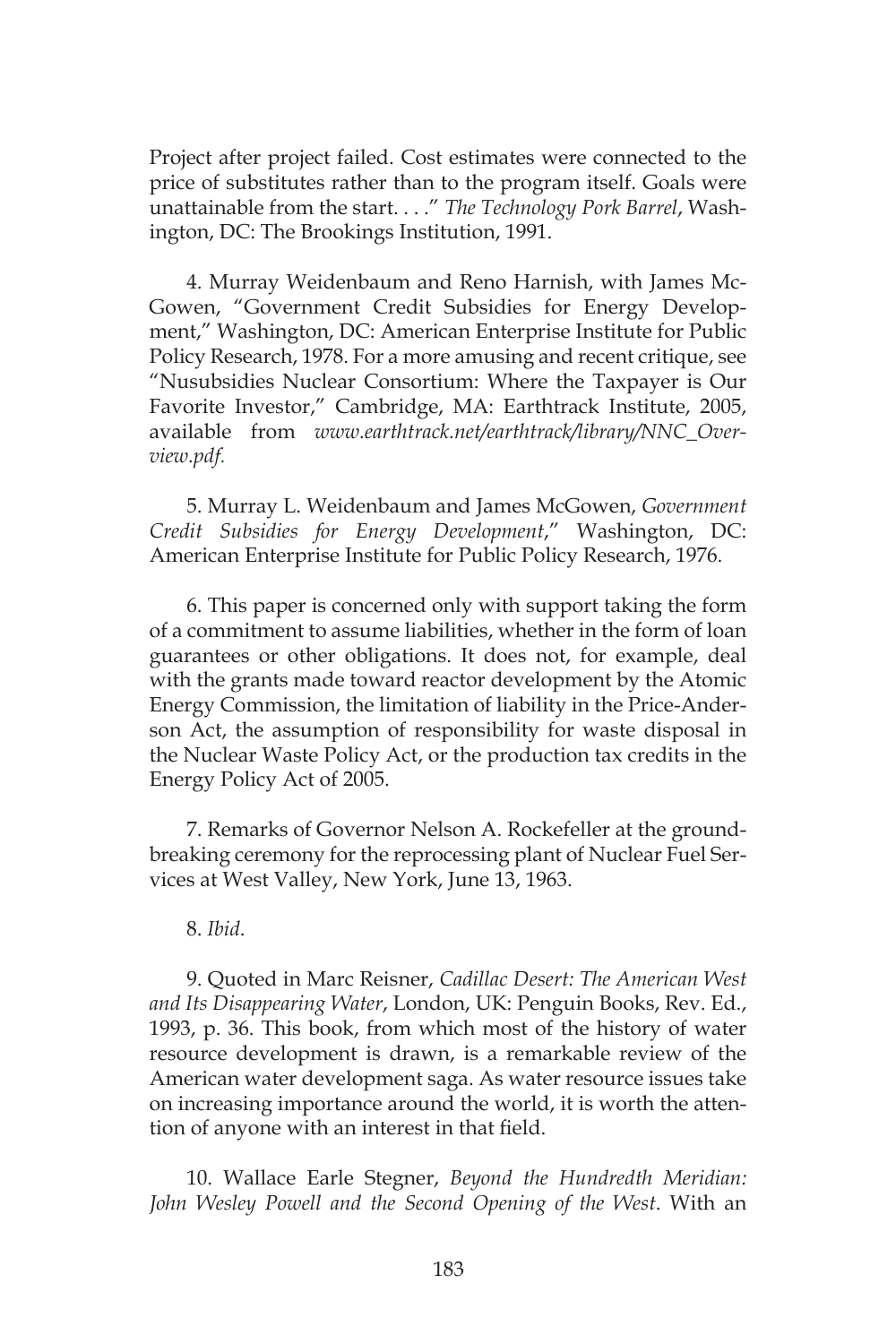introduction by Bernard De Voto, Boston, MA: Houghton, Mifflin, 1954.

11. *Ibid*., p. 114.

12. *Ibid.,* pp. 142-143.

13. David Ogilvy, "Should we flood the Sistine Chapel so that tourists can get nearer to the ceiling?" *Ogilvy on Advertising,* ad campaign written by Howard Gossage for the Sierra Club.

14. "Pork barrel" is an Americanism describing the process by which congressmen obtain financial support for projects that lack economic justification. It derived from the old Southern custom of putting out a barrel of pork that slaves often fought over.

15. Here is Reisner's discussion of the government's solution of the Mexican problem, which resulted largely from agricultural practices in Arizona's Wellton-Mohawk district:

The solution of choice at Wellton-Mohawk has been construction of a reverse osmosis desalination plant—10 times larger than any in the world—which, while consuming enough electricity to satisfy a city of forty thousand people, will treat the waste water running out the drain canal. . . . What Congress has chosen to do, in effect, is purify water at a cost exceeding \$300 an acre foot so that upriver irrigators can continue to grow surplus crops with federally subsidized water that costs them \$3.50 an acre foot.

"If the farmers at Wellton-Mohawk adopted efficient irrigation methods" says Jan van Schilfgaarde (of the Department of Agriculture's Salinity Control Laboratory), "you could solve the problem without even retiring the lands. . . . I'm not even talking about installing drip irrigation. I'm talking about laser-leveling fields and reusing water on salt tolerant crops and not doing stupid things like irrigating at harvest time. . . . A lot of these guys are actually absentee owners farming by telephone from their dentists' offices in Scottsdale. . . . They're not in this business to farm crops, or even to make a profit. They're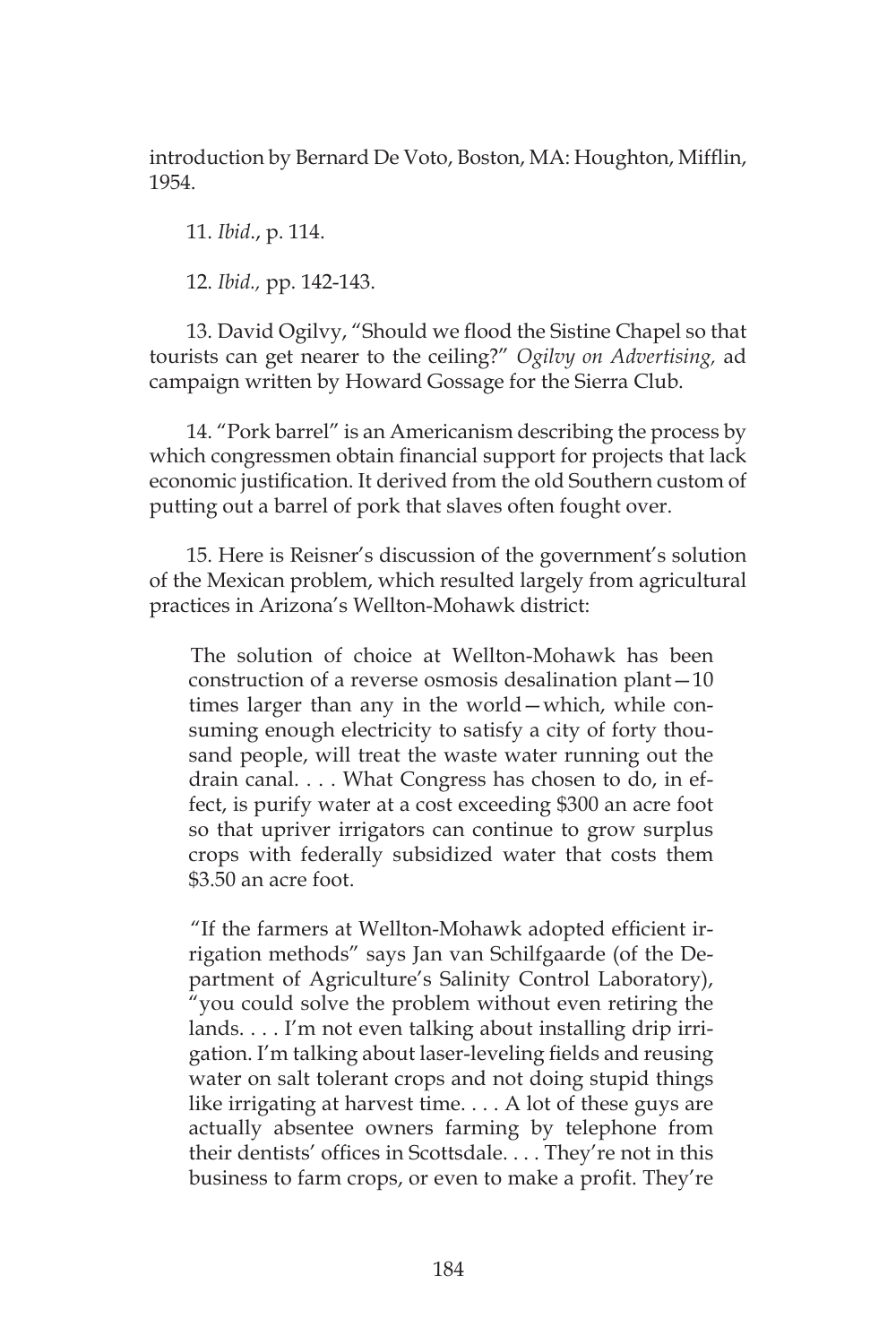farming the government. They're growing tax shelters. But even if you do have a highly competent farmer who wouldn't mind reducing his wastewater flows, he has no incentive to conserve. Federal water is so cheap it might as well be free. What's the point of hiring a couple of additional irrigation managers to save free water? He's being forced to consume water.

In fact, the desalination plant was completed in the late 80s but operated for just a few months before shutting down because some wet years, coupled with rising energy costs, made it too expensive. It may soon be reopened in light of increased demands for Colorado River water. Marc Reisner, who died in 2000, would not have been surprised.

16. Reisner, pp. 304-305.

17. *Ibid.,* p. 386. Jerry Jayne, the nuclear engineer who was also president of the Idaho Environmental Council, a dam opponent, said of the farmers, "I can talk to the loggers. I can talk to the ranchers. I can talk to the mining companies. I can say nothing to the irrigation farmers. They're not reasonable. They don't listen. They're true believers. They're like communists—only in reverse."

18. *Ibid.,* p. 394.

19. Reisner.

20. A benefit undervalued at the time was the use of the earth that would have been removed in digging the aqueduct to enhance the levee system protecting New Orleans from hurricanes.

21. Jim Casey, Deputy Chief of Planning, Bureau of Reclamation, quoted in Reisner, p. 447.

22. Reisner.

23. For a thoughtful analysis of carbon reduction options, see Robert Socolow and Stephen Pacala, "A Plan to Keep Carbon in Check," *Scientific American*, September 2006, p. 50. See also S. Pa